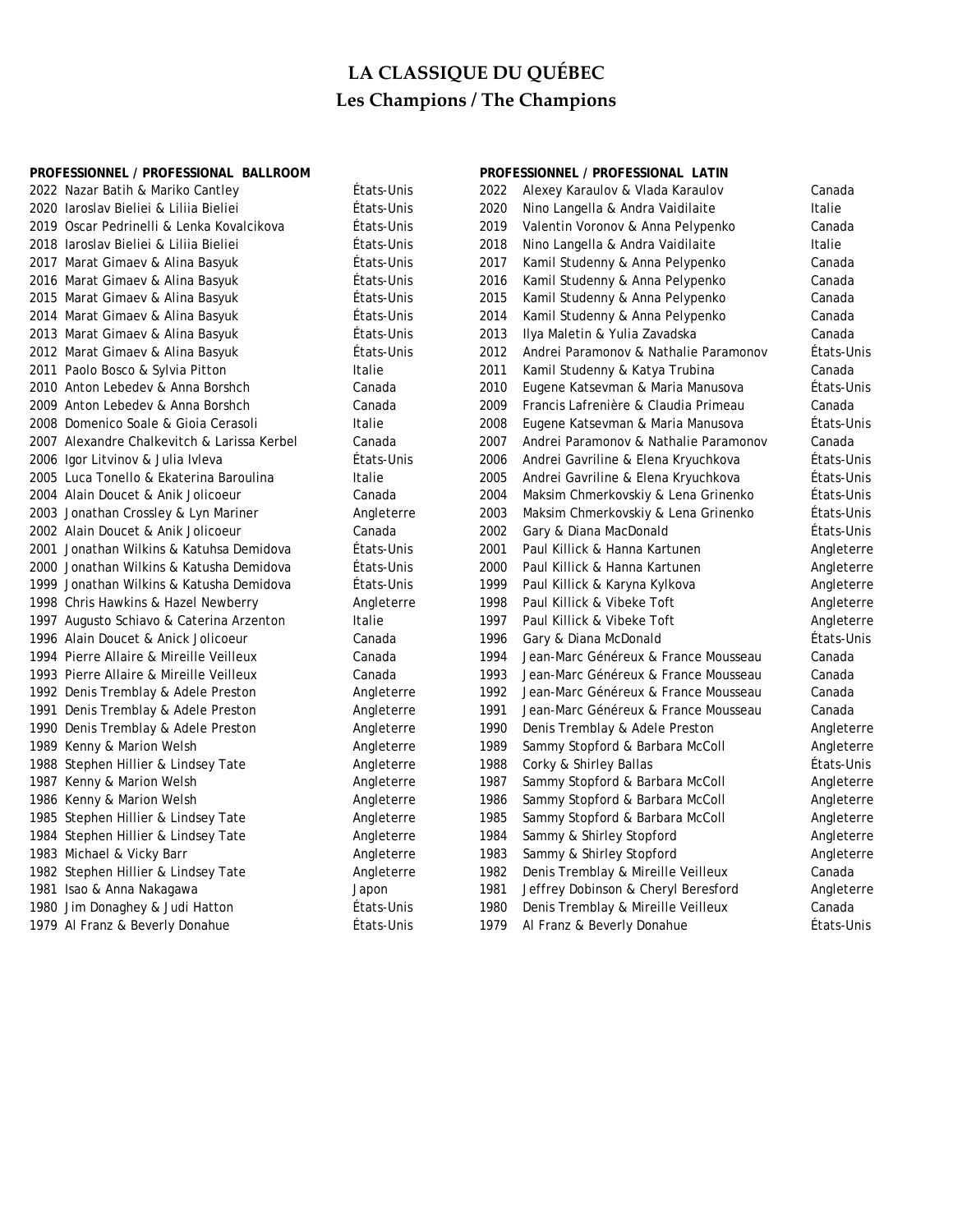|      | PROFESSIONNEL / PROFESSIONAL SMOOTH         |            |      | PROFESSIONNEL / PROFESSIONAL RHYTHM       |            |
|------|---------------------------------------------|------------|------|-------------------------------------------|------------|
|      | 2022 Dmytro Gurkov & Celeste Bailey         | Canada     | 2022 | Dmytro Gurkov & Celeste Bailey            | Canada     |
|      | 2020 Travis Tuft & Jaimee Tuft              | États-Unis | 2020 | Dmitry Nikishkin & Olena Shvets-Nikishkin | États-Unis |
|      | 2019 Max Sinitsa & Tatiana Seliverstova     | États-Unis | 2019 | Dmitry Nikishkin & Olena Shvets-Nikishkin | États-Unis |
|      | 2018 Vadim Safonov & Alina Safonova         | Canada     | 2018 | Mathew Hauer & Anastasia                  | États-Unis |
|      | 2017 Nick Cheremukhin & Viktorija           | États-Unis | 2017 | Nazar Norov & Irina Kudryashova           | États-Unis |
|      | 2016 Travis Tuft & Jaimee Tuft              | États-Unis | 2016 | Nazar Norov & Irina Kudryashova           | États-Unis |
|      | 2015 Dmitry Ilyushinov & Kateryna Stytsenko | Canada     | 2015 | Azamat Evgamukov & Kateryna Angelone      | États-Unis |
|      | 2014 Travis Tuft & Jaimee Tuft              | États-Unis | 2014 | Azamat Evgamukov & Kateryna Angelone      | États-Unis |
|      | 2013 Travis Tuft & Jaimee Tuft              | États-Unis | 2013 | Azamat Evgamukov & Kateryna Angelone      | États-Unis |
|      | 2012 Peter Perzhu & Alexandra Perzhu        | États-Unis | 2012 | Peter Perzhu & Alexandra Perzhu           | États-Unis |
|      | 2011 Kostadin Bidjourov & Erin Marie        | États-Unis | 2011 | Emmanuel Pierre-Antoine & Liana Churilova | États-Unis |
|      | 2010 Ilya & Amanda Reyzin                   | États-Unis | 2010 | Ilya & Amanda Reyzin                      | États-Unis |
|      | 2009 Joe & Leisa Howard                     | États-Unis | 2009 | Emmanuel Pierre-Antoine & Liana Churilova | États-Unis |
|      | 2008 Mayo Alanen & Lisa Vogel               | États-Unis | 2008 | Matthew & Karen Hauer                     | États-Unis |
|      | 2007 Gunnar Sverrisson & Daryll Sverrisson  | États-Unis | 2006 | Emmanuel P.-Antoine & Joanna Zacharewicz  | États-Unis |
|      | 2006 Kostadin Bidjourov & Carrie Babcock    | États-Unis | 2005 | Felipe Telona Jr & Carolina Orlovsky      | États-Unis |
|      | 2005 Troy Baeten & Irina Shalkevitch        | États-Unis | 2004 | Felipe Telona Jr & Carolina Orlovsky      | États-Unis |
|      | 2004 Nicholas Kosovich & Lena Bahcheva      | États-Unis | 2003 | Bob Powers & Julia Gorchakova             | États-Unis |
|      | 2003 Gleb & Tatiyana Makarov                | États-Unis | 2002 | Bob Powers & Julia Gorchakova             | États-Unis |
|      | 2002 Gleb & Tatiyana Makarov                | États-Unis | 2000 | Scott Lazarov & Laura Putnins             | États-Unis |
|      | 2000 Stephen Hevenor & Larinda McRaven      | États-Unis | 1999 | Michael Neil & Suzie Thompson             | États-Unis |
|      | 1999 Stephen Hevenor & Larinda McRaven      | États-Unis | 1998 | Danny & Lora Villavicencio                | États-Unis |
|      | 1998 Edward Simon & Michelle Officer        | États-Unis | 1997 | Bob Powers & Julia Gorchakova             | États-Unis |
|      | 1997 Edward Simon & Michelle Officer        | États-Unis | 1996 | Roberto Pagan & Lori-Ann Greenhouse       | États-Unis |
|      | 1996 Edward Simon & Michelle Officer        | États-Unis | 1994 | Jim Ferris & Suzanne Gélinas              | États-Unis |
|      | 1994 Jesse Smith & Lynda Price              | États-Unis | 1993 | Bob Powers & Julia Gorchakova             | États-Unis |
|      | 1993 Edward Simon & Katerina Marks          | États-Unis | 1992 | Forrest Vance & Suzie Thompson            | États-Unis |
|      | 1992 David & Carrie Kloss                   | États-Unis | 1991 | Forrest Vance & Suzie Thompson            | États-Unis |
|      | 1991 David & Carrie Kloss                   | États-Unis | 1990 | Forrest Vance & Suzie Thompson            | États-Unis |
|      | 1990 David & Carrie Kloss                   | États-Unis | 1989 | Forrest Vance & Suzie Thompson            | États-Unis |
| 1989 | David & Carrie Kloss                        | États-Unis | 1988 | Joe Lozano & Jan Mattingly                | États-Unis |
|      | 1988 David & Carrie Kloss                   | États-Unis | 1987 | Joe Lozano & Jan Mattingly                | États-Unis |
|      | 1987 Joe Lozano & Jan Mattingly             | États-Unis |      |                                           |            |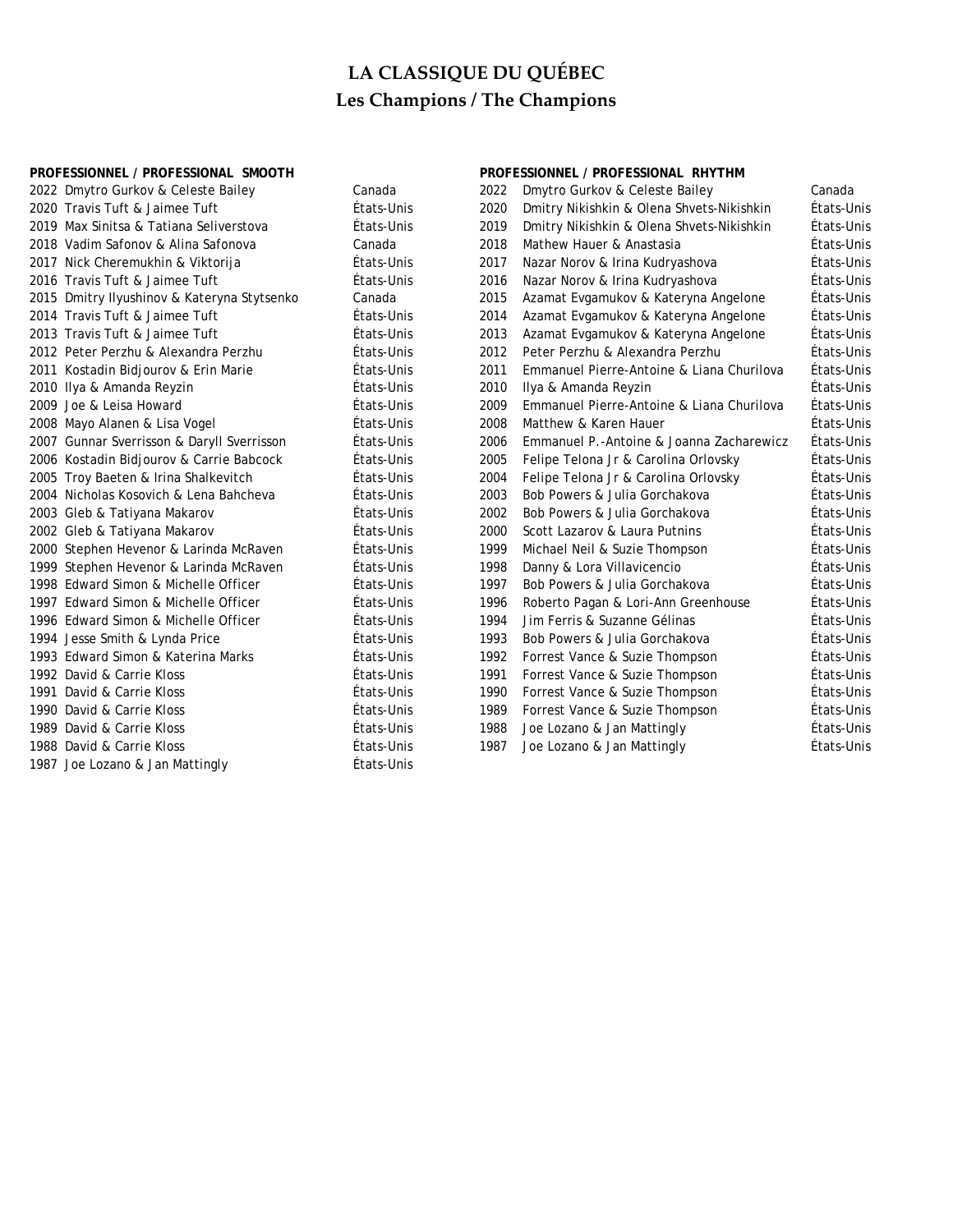|      | PROFESSIONNEL / PROFESSIONAL RISING STAR BALLROOM |            |      | PROFESSIONNEL / PROFESSIONAL RISING STAR LATIN |            |  |  |
|------|---------------------------------------------------|------------|------|------------------------------------------------|------------|--|--|
|      | 2020 Dmytro Startsev & Tatiana Meshcheryakova     | Canada     | 2020 | Stanislav Savich & Nicole Prosser              | Etats-Unis |  |  |
|      | 2019 Mathieu Casavant & Mélanie Martin            | Canada     | 2019 | Han Ly & Crystal Li                            | Canada     |  |  |
|      | 2018 Mathieu Casavant & Mélanie Martin            | Canada     | 2018 | Danny Arbour & Justine Rainville               | Canada     |  |  |
|      | 2017 Steve Forrest & Bianca Izzo                  | Canada     | 2017 | Richard Lifshitz & Laura Robinson              | Canada     |  |  |
|      | 2016 Yuriy Shelkovyy & Oksana Shelkovyy           | Canada     | 2016 | Nikita Malakhov & Nadezda Vlasova              | États-Unis |  |  |
|      | 2015 Yuriy Shelkovyy & Oksana Shelkovyy           | Canada     | 2015 | François Pruneau & Justine Rainville           | Canada     |  |  |
|      | 2014 Mechyslav Pavlyur & Anna Chaldysheva         | États-Unis | 2014 | Eyal Gleanz & Amanda Fleising                  | Canada     |  |  |
|      | 2011 Pavel Lebedev & Tatiana Meshcheryakova       | Canada     | 2013 | Bas Van Der Zanden & Jessica Swietoniowski     | États-Unis |  |  |
|      | 2010 Richard Tonizzo & Claire Hansen              | Canada     | 2011 | Rafael Piecyk & Betty Attia                    | Canada     |  |  |
|      | 2009 Andrey Klinchik & Yuliya Klinchik            | États-Unis | 2010 | Sharon Levit & Yuliya Zavadska                 | Canada     |  |  |
|      | 2008 Anton Lebedev & Anna Borshch                 | Canada     | 2009 | Ilya Maletin & Ludmilla Sekret                 | Canada     |  |  |
|      | 2007 Basil Issaev & Toni Jacobsen                 | Norvège    | 2008 | Maxim Kazakoff & Ilinca Oprescu                | États-Unis |  |  |
|      | 2006 Alexandre Chalkevitch & Larissa Kerbel       | Canada     | 2007 | Francis Lafrenière & Claudia Primeau           | Canada     |  |  |
|      | 2005 Simone Zat & Fanny Godin                     | Canada     | 2006 | Stefan Erdmann & Sarah Latton                  | Allemagne  |  |  |
|      | 2004 Jean-François Messier & Marie Bolduc         | Canada     | 2005 | Dmitry Iluyshenov & Milena Kolarova            | Canada     |  |  |
|      | 2003 Oleg Fadioukhine & Irina Averboukh           | États-Unis | 2004 | Roland & Katerina Michtchenko                  | Canada     |  |  |
|      | 2002 Gerwin Biedermann & Betty Urbeinz            | Allemagne  | 2003 | Stanislav Datsenko & Natalia Laubert           | Ukraine    |  |  |
|      | 2001 Oleg Suvorov & Tatiana Pavlova               | Etats-Unis | 2002 | Dimitri & Svetlana Ostoshkina                  | États-Unis |  |  |
|      | 2000 Vadim & Angela Mostovoy                      | Canada     | 2001 | Érik Cyr & Melissa Rivas                       | États-Unis |  |  |
| 1999 | Jari & Katerina Muller                            | États-Unis | 2000 | Martin Lefebvre & Diana Matiaszow              | Canada     |  |  |
|      | 1998 Manfred Zehender & Michaela Heintziner       | Autriche   | 1999 | Josep Roca & Regina Tarrago                    | Espagne    |  |  |
|      | 1997 Igor & Polina Pilipenchuk                    | Etats-Unis | 1998 | Claude Crevier & Kathy McGraw                  | Canada     |  |  |
|      | 1996 Danny Quilliam & Manon Grenier               | Canada     | 1997 | Steven & Susanne McFerran                      | États-Unis |  |  |
|      | 1994 Charles Paragian & Janice Boles              | États-Unis | 1996 | Robert Moreau & Sylvie Labelle                 | Canada     |  |  |
|      | 1993 Jonathan Wilkins & Wendi Davies              | États-Unis | 1994 | Roger F. Bergeron & Nathalie Amireault         | Canada     |  |  |
|      | 1992 Gena Gunko & Alla Chebotareva                | Russie     | 1993 | Zack Stevens & Courtney Moore                  | États-Unis |  |  |
|      | 1991 Wim Feddeman & Maya De Deys                  | Hollande   | 1992 | Brian Torner & Brigitt Mayer                   | Canada     |  |  |
|      | 1990 Giordano & Katia Vanone                      | Italie     | 1991 | Jukka Happalainen & Sirpa Suutari              | Finlande   |  |  |
|      | 1989 Royce & Mary Yeh                             | Taïwan     | 1990 | Stéphane Champagne & M.J.O'Halloran            | Canada     |  |  |
|      | 1988 Benoit Drolet & Lynn Jolicoeur               | Canada     | 1989 | Didio Barrera & Chantal Leclerc                | États-Unis |  |  |
|      | 1987 Mark Parkins & Carol McRaild                 | Angleterre | 1988 | John & Furniko Tamaki                          | Japon      |  |  |
|      | 1986 Erling Langset & Anita Nagren                | Norvège    | 1987 | Armando & Laura Martin                         | États-Unis |  |  |
|      | 1985 Hiro & Kioko Amano                           | Japon      | 1986 | Tomohiro & Kiyoko Tamaoki                      | Japon      |  |  |
|      | 1984 Mervin Herbert & Wendy Herbert               | Angleterre | 1985 | Tony Meredith & Melanie LaPatin                | États-Unis |  |  |
|      | 1983 Michael Hull & Patsy Hull                    | Allemagne  | 1984 | Michael Hull & Patsy Hull                      | Allemagne  |  |  |
|      | 1982 Patrick Taverna & Kathleen Banovitch         | Etats-Unis | 1983 | Roman & Michelle Rarfusz                       | Allemagne  |  |  |

1982 Daniel DesLauriers & Johanne Lefebvre Canada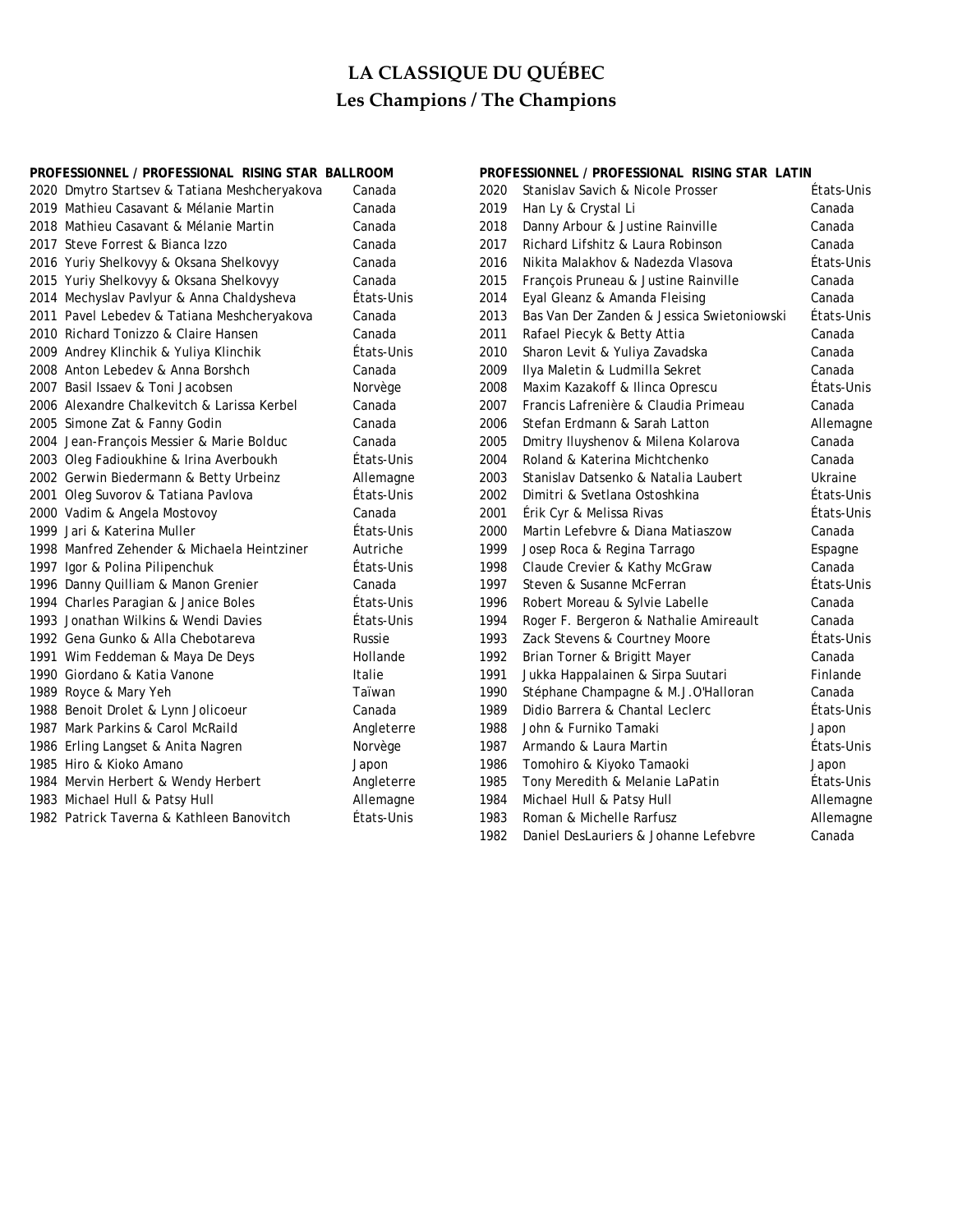## **PROFESSIONNEL / PROFESSIONAL RISING STAR SMOOTH PROFESSIONNEL / PROFESSIONAL RISING STAR RHYTHM**

| 2020 Patrick Derry & Anastasia Trutneva           | Canada     | 2020 | Carlos Olavide & lelyzaveta Shainoga | Canada  |
|---------------------------------------------------|------------|------|--------------------------------------|---------|
| 2019 Sharon Levit & Milena Kolarova               | Canada     | 2018 | Matthew Hauer & Anastasia            | États-U |
| 2018 Vadim Safonov & Alina Safonova               | Canada     | 2017 | Simone Zat & Stephany Moujally       | Canada  |
| 2017 Shandor Shtefil & Aleksandra Barsukov        | États-Unis | 2016 | Dmitriy Kuzmenko & Andrea Lynn       | États-U |
| 2016 Dmitriy Kuzmenko & Andrea Lynn               | États-Unis | 2015 | Viktor Tkachenko & Yuliya Lukina     | États-U |
| 2015 Viktor Tkachenko & Yuliya Lukina             | États-Unis | 2008 | Azamat Evgamukov & Pamela Licht      | États-U |
| 2010 Christopher Panasuk & Anne-Marie Baillargeon | Canada     | 2006 | Luis & Anya Grijalva                 | États-U |
| 2009 David Schulz & Natalie Wakefield             | États-Unis | 2005 | John Vilardo & Pamela Licht          | États-U |
| 2006 Mayo Alanen & Lisa Vogel                     | États-Unis | 2004 | Edgar Osorio & Lori Putnins          | États-U |
| 2005 Gary & Lisa McIntyre                         | Canada     | 2003 | Martin Dontigny & Patty Contenta     | Canada  |
| 2004 Tony Scheppler & J. T. Damalas               | États-Unis | 2002 | Lucas Jaime & Michelle Lamb          | États-U |
| 2003 Rick Elliott & Juliet McMains                | États-Unis | 2000 | Chris & Terrilynn Rader              | Canada  |
| 2002 Kostadin Bidjourov & Carrie Babcock          | États-Unis | 1999 | Lucas Jaime & Marianne Hettinger     | États-U |
| 2000 Brent & Irina Stetar                         | Canada     | 1998 | Ranse Howell & Jennifer Succarotte   | États-U |
| 1999 Steven Dougherty & Patricia Dates O'Brien    | États-Unis | 1997 | Robert Guay & Johanne Lamoureux      | Canada  |
| 1998 Stephen Hevenor & Larinda McRaven            | États-Unis | 1996 | Roberto Pagan & Lori-Ann Greenhouse  | États-U |
| 1997 Bryan & Joanna Senn                          | États-Unis | 1994 | Jesse Smith & Linda Price            | États-U |
| 1996 Stephen Hevenor & Kristie Desmond            | États-Unis | 1993 | Jim Ferris & Suzanne Gélinas         | États-U |
| 1994 Jesse Smith & Linda Price                    | États-Unis | 1992 | Chuck Danza & Teka Rae               | États-U |
| 1993 Jim Ferris & Suzanne Gélinas                 | États-Unis | 1991 | Rick Pride & Catherine Joy           | États-U |
| 1992 Gena Gunko & Alla Chebotareva                | Russie     | 1990 | Bill Hering & Alanna Prud'Homme      | États-U |
| 1991 Mark Brock & Lisa Berrera                    | États-Unis |      |                                      |         |
| 1990 Mark Brock & Lisa Berrera                    | États-Unis |      |                                      |         |

| 1991 Forrest Vance & Suzie Thompson | États-Unis |      | 1992 Pierre Allaire & Mireille Veilleux | Canada  |
|-------------------------------------|------------|------|-----------------------------------------|---------|
| 1990 Forrest Vance & Suzie Thompson | États-Unis | 1991 | Michael Waslker & Lauren Belluci        | États-U |
| 1989 Richard & Bonnie Diaz          | États-Unis |      | 1990 Richard & Bonnie Diaz              | États-U |
| 1988 Willie Rosario & Judy Sabrina  | États-Unis |      | 1989 Patrick Taverna & Dee Quinones     | États-U |
| 1987 Lee & Peggy Santos             | États-Unis |      |                                         |         |

| 2020 Patrick Derry & Anastasia Trutneva           | Canada     | 2020 | Carlos Olavide & lelyzaveta Shainoga | Canada     |
|---------------------------------------------------|------------|------|--------------------------------------|------------|
| 2019 Sharon Levit & Milena Kolarova               | Canada     | 2018 | Matthew Hauer & Anastasia            | États-Unis |
| 2018 Vadim Safonov & Alina Safonova               | Canada     | 2017 | Simone Zat & Stephany Moujally       | Canada     |
| 2017 Shandor Shtefil & Aleksandra Barsukov        | États-Unis | 2016 | Dmitriy Kuzmenko & Andrea Lynn       | États-Unis |
| 2016 Dmitriy Kuzmenko & Andrea Lynn               | États-Unis | 2015 | Viktor Tkachenko & Yuliya Lukina     | États-Unis |
| 2015 Viktor Tkachenko & Yuliya Lukina             | États-Unis | 2008 | Azamat Evgamukov & Pamela Licht      | États-Unis |
| 2010 Christopher Panasuk & Anne-Marie Baillargeon | Canada     | 2006 | Luis & Anya Grijalva                 | États-Unis |
| 2009 David Schulz & Natalie Wakefield             | États-Unis | 2005 | John Vilardo & Pamela Licht          | États-Unis |
| 2006 Mayo Alanen & Lisa Vogel                     | États-Unis | 2004 | Edgar Osorio & Lori Putnins          | États-Unis |
| 2005 Gary & Lisa McIntyre                         | Canada     | 2003 | Martin Dontigny & Patty Contenta     | Canada     |
| 2004 Tony Scheppler & J. T. Damalas               | États-Unis | 2002 | Lucas Jaime & Michelle Lamb          | États-Unis |
| 2003 Rick Elliott & Juliet McMains                | États-Unis | 2000 | Chris & Terrilynn Rader              | Canada     |
| 2002 Kostadin Bidjourov & Carrie Babcock          | États-Unis | 1999 | Lucas Jaime & Marianne Hettinger     | États-Unis |
| 2000 Brent & Irina Stetar                         | Canada     | 1998 | Ranse Howell & Jennifer Succarotte   | États-Unis |
| 1999 Steven Dougherty & Patricia Dates O'Brien    | États-Unis | 1997 | Robert Guay & Johanne Lamoureux      | Canada     |
| 1998 Stephen Hevenor & Larinda McRaven            | États-Unis | 1996 | Roberto Pagan & Lori-Ann Greenhouse  | États-Unis |
| 1997 Bryan & Joanna Senn                          | États-Unis | 1994 | Jesse Smith & Linda Price            | États-Unis |
| 1996 Stephen Hevenor & Kristie Desmond            | États-Unis | 1993 | Jim Ferris & Suzanne Gélinas         | États-Unis |
| 1994 Jesse Smith & Linda Price                    | États-Unis | 1992 | Chuck Danza & Teka Rae               | États-Unis |
| 1993 Jim Ferris & Suzanne Gélinas                 | États-Unis | 1991 | Rick Pride & Catherine Joy           | États-Unis |
| 1992 Gena Gunko & Alla Chebotareva                | Russie     | 1990 | Bill Hering & Alanna Prud'Homme      | États-Unis |
|                                                   |            |      |                                      |            |

## **PROFESSIONNEL / PROFESSIONAL EXHIBITION MAMBO PROFESSIONNEL / PROFESSIONAL EXHIBITION TANGO**

| 1991 Forrest Vance & Suzie Thompson | Etats-Unis         |      | 1992 Pierre Allaire & Mireille Veilleux | Canada     |
|-------------------------------------|--------------------|------|-----------------------------------------|------------|
| 1990 Forrest Vance & Suzie Thompson | États-Unis         | 1991 | Michael Waslker & Lauren Belluci        | États-Unis |
| 1989 Richard & Bonnie Diaz          | États-Unis         |      | 1990 Richard & Bonnie Diaz              | États-Unis |
| 1988 Willie Rosario & Judy Sabrina  | États-Unis         |      | 1989 Patrick Taverna & Dee Quinones     | États-Unis |
| $1007 + 1 = 0$ December $0.101$     | المناسبا المستمسكة |      |                                         |            |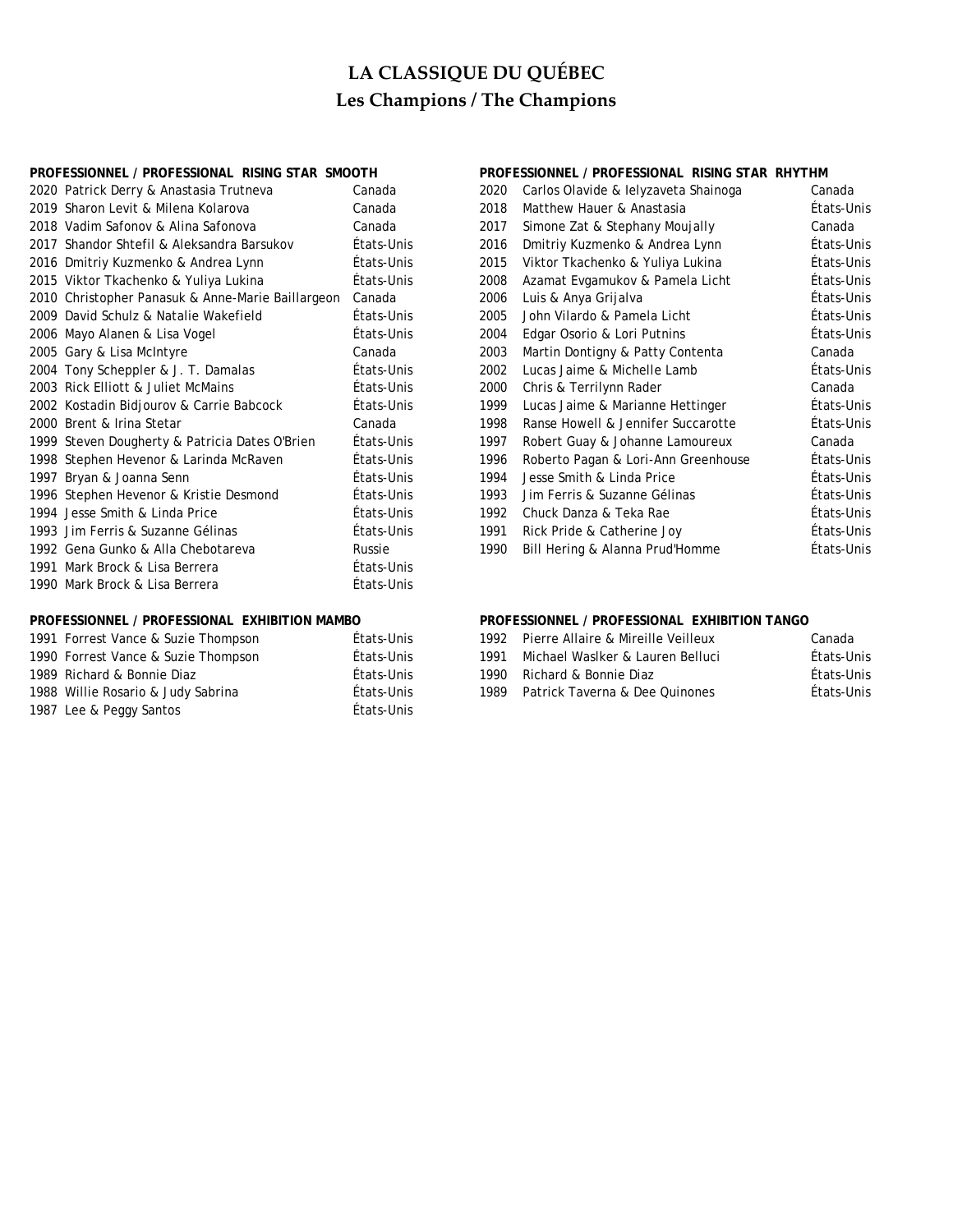## PROFESSIONNEL / PROFESSIONAL CABARET **AMATEUR CABARET**

| 2022 Carlos Zapata & Sofia Skvirsky        | Canada     | 2017 | James Cutler & Virginie Primeau-Poirier    | Canada     |
|--------------------------------------------|------------|------|--------------------------------------------|------------|
| 2020 Travis Tuft & Jaimee Tuft             | États-Unis | 2016 | Brandon Klavansky & Nicole Klavansky       | États-Unis |
| 2019 Max Sinitsa & Tatiana Seliverstova    | États-Unis | 2015 | Luka Perusina & Ienalyn Pachero            | Canada     |
| 2017 Carlos Zapata & Sofia Skvirsky        | Canada     | 2014 | Adam Athazi & Morgana Lakatos-Hayward      | Canada     |
| 2016 Travis Tuft & Jaimee Tuft             | États-Unis | 2012 | Richard Lifshitz & Morgana Lakatos-Hayward | Canada     |
| 2015 Carlos Zapata & Dora Yaneva           | Canada     |      |                                            |            |
| 2014 Travis Tuft & Jaimee Tuft             | États-Unis |      |                                            |            |
| 2013 Travis Tuft & Jaimee Tuft             | États-Unis |      |                                            |            |
| 2012 Andrei Paramonov & Nathalie Paramonov | États-Unis |      |                                            |            |
| 2011 Sharone Levit & Yuliya Zavadska       | Canada     |      |                                            |            |
| 2010 Mentor Sejdio & Alla Profatilova      | Canada     |      |                                            |            |
| 2009 Mentor Sejdio & Alla Profatilova      | Canada     |      |                                            |            |
| 2008 Mentor Sejdio & Alla Profatilova      | Canada     |      |                                            |            |
| 2004 Joan Borally & Alla Profatilova       | Canada     |      |                                            |            |
| 2003 Alain Doucet & Anik Jolicoeur         | Canada     |      |                                            |            |
| 2002 James & Jaana Kunitz                  | États-Unis |      |                                            |            |
| 1999 David Rosinski & Michele Evans        | États-Unis |      |                                            |            |
| 1998 Jens Werner & Morena Cologreco        | Danemark   |      |                                            |            |
| 1997 Michael Chapman & Anna Llorente       | États-Unis |      |                                            |            |
| 1996 David & Sharon Savoy                  | États-Unis |      |                                            |            |
| 1994 David Rosinski & Michele Evans        | États-Unis |      |                                            |            |
| 1993 Michael Chapman & Kristi Lowe         | États-Unis |      |                                            |            |
| 1992 Tim & Barbara Haller                  | États-Unis |      |                                            |            |
| 1991 Tim & Barbara Haller                  | États-Unis |      |                                            |            |
| 1990 Bruno Collins & Luann Pulliam         | États-Unis |      |                                            |            |
| 1989 David & Sharon Savoy                  | États-Unis |      |                                            |            |
| 1988 Bruno Collins & Luann Pulliam         | États-Unis |      |                                            |            |
| 1987 Wilson Barrera & Margaret Burns       | États-Unis |      |                                            |            |
| 1986 David Rosinski & Michele Evans        | États-Unis |      |                                            |            |
| 1985 Barney Mark & Burmah Smith            | États-Unis |      |                                            |            |
| 1984 Rufus Dustin & Sharon Savoy           | États-Unis |      |                                            |            |
| 1982 Charles Hoefgen & Perry Adair         | États-Unis |      |                                            |            |
| 1981 Francois Szony & Catherine Caplan     | États-Unis |      |                                            |            |
| 1980 Daniel Vinet & Sylvie Auger           | Canada     |      |                                            |            |
|                                            |            |      |                                            |            |

| 2017 | James Cutler & Virginie Primeau-Poirier | Car |
|------|-----------------------------------------|-----|
| 2016 | - Brandon Klavansky & Nicole Klavansky  | Éta |

- 
- 
- s-Unis **2012 Richard Lifshitz & Morgana Lakatos-Hayward** Canada
-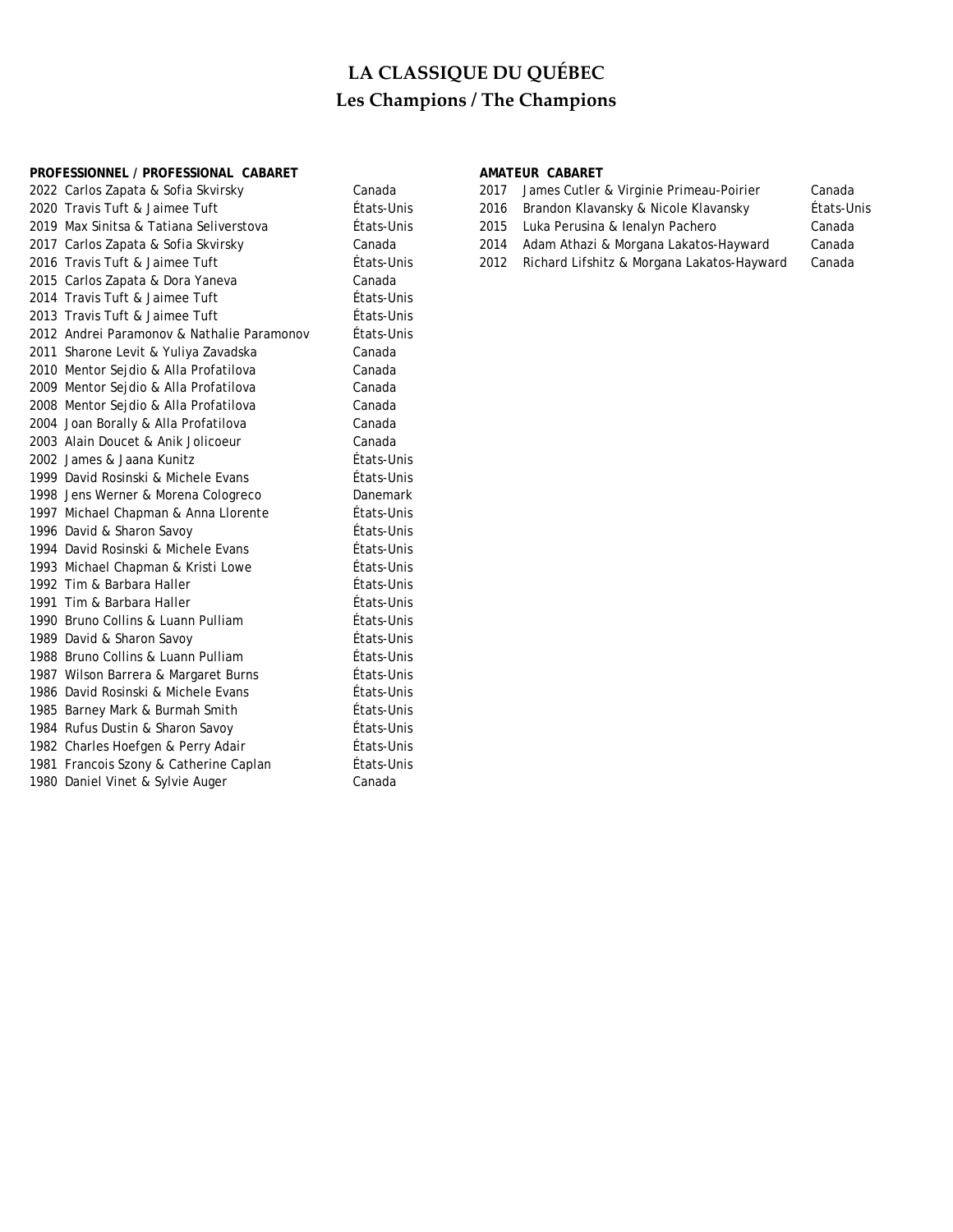### **AMATEUR 16+ BALLROOM AMATEUR 16+ LATIN**

| 2022 Nikita Druzhynin & Virginie Primeau     | Canada       | 2022 | Idan Daich & Anastasia Sinyauskaya           | Canada          |
|----------------------------------------------|--------------|------|----------------------------------------------|-----------------|
| 2020 Nikita Druzhynin & Virginie Primeau     | Canada       | 2020 | Alexander Cherenositov & Arina Grishanna     | États-Unis      |
| 2019 Nikita Druzhynin & Virginie Primeau     | Canada       | 2019 | Adam Hathazi & Morgana Lakatos-Hayward       | Angleterre      |
| 2018 James Cutler & Virginie Primeau-Poirier | Canada       | 2018 | Tal Livshitz & Ilana Keselman                | États-Unis      |
| 2017 James Cutler & Virginie Primeau-Poirier | Canada       | 2017 | Adam Hathazi & Morgana Lakatos-Hayward       | Canada          |
| 2016 Oskar Wojciechowski & Karolina Holody   | États-Unis   | 2016 | Adam Hathazi & Morgana Lakatos-Hayward       | Canada          |
| 2015 James Cutler & Virginie Primeau-Poirier | Canada       | 2015 | Morten Loewe & Roselina Doneva               | Danemark        |
| 2014 Patrick Rucinsky & Ella Nusembaum       | Canada       | 2014 | Toels Bager & Ina Jeliazkova                 | <b>Danemark</b> |
| 2013 Simone Segatori & Annette Sudol         | Allemagne    | 2013 | Mirco Risi & Maria Ermachkova                | Italie          |
| 2012 Simone Segatori & Annette Sudol         | Allemagne    | 2012 | Mirco Risi & Maria Ermachkova                | Italie          |
| 2011 Simone Segatori & Annette Sudol         | Allemagne    | 2011 | Zoran Plohl & Tatsiana Lahvinovich           | Croatie         |
| 2010 Szymon Kulis & Margarita Zvonova        | Estonie      | 2010 | Zoran Plohl & Tatsiana Lahvinovich           | Croatie         |
| 2009 Rares Cojoc & Katarzyna Kapral          | Roumanie     | 2009 | Valentin Chmerkovskiy & Daria Chesnokova     | États-Unis      |
| 2008 Martin Dvorak & Zuzana Silhanova        | Rép. Tchèque | 2008 | Valentin Chmerkovskiy & Valeriya Kozharinova | États-Unis      |
| 2007 Frederico Di Toro & Ginny Favero        | Italie       | 2007 | Eugene Katsevman & Maria Manusova            | États-Unis      |
| 2006 Anton Lebedev & Anna Borshch            | Canada       | 2006 | Zoran Plohl & Tatsiana Lahvinovich           | Croatie         |
| 2005 Frederico Di Toro & Jenny Favero        | Italie       | 2005 | Danny Arbour & Myriam Savaria                | Canada          |
| 2004 Dominico Soales & Gioia Cerasoli        | Italie       | 2004 | Valentin Chmerkovskiy & Sandra Udis          | États-Unis      |
| 2003 Domen Krapez & Anna-Maria Ciccone       | Slovénie     | 2003 | Eugene Kasevman & Maria Manusova             | États-Unis      |
| 2002 Arunas Bizokas & Edita Danuite          | Lituanie     | 2002 | Eugene Kasevman & Maria Manusova             | États-Unis      |
| 2001 Jonathan Crossley & Kylie Jones         | Angleterre   | 2001 | Dimitry Timokhin & Anna Bezikova             | Russie          |
| 2000 Jonathan Crossley & Kylie Jones         | Angleterre   | 2000 | Slavik Kryklyvyy & Joanna Leunis             | Belgique        |
| 1999 Jonathan Crossley & Kylie Jones         | Angleterre   | 1999 | Mathew & Nicole Cutler                       | Angleterre      |
| 1998 Jonathan Crossley & Kylie Jones         | Angleterre   | 1998 | Michael Torres & Sabine Kramski              | Allemagne       |
| 1997 Robert Tang & Beverly Cayton-Tang       | Canada       | 1997 | Jerry Abrate & Louise Garvie                 | Italie          |
| 1996 Jonathan Crossley & Kylie Jones         | Angleterre   | 1996 | Jerry Abrate & Denise Abrate                 | Italie          |
| 1994 Alain Doucet & Anik Jolicoeur           | Canada       | 1994 | Michael Wentink & Veronica Patrick           | Afrique du Sud  |
| 1993 Paul Houston & Lauren Haigh             | Australie    | 1993 | Ian Waite & Melanie Walker                   | Angleterre      |
| 1992 Tony Dokman & Anita Dokman              | Hollande     | 1992 | Alan Tornsberg & Vibeke Toft                 | Danemark        |
| 1991 Kim Rygel & Cecile Brinck               | Norvège      | 1991 | Paul Killick & Inga Haas                     | Allemagne       |
| 1990 Steven Hannah & Lorraine Heeks          | Angleterre   | 1990 | Kenneth McKechnie & Beverly Rees             | Écosse          |
| 1989 Steven Hannah & Lorraine Heeks          | Angleterre   | 1989 | Chris Johnston & Nicola Cranshaw             | Angleterre      |
| 1988 Richard Porter & Els Gavaert            | Angleterre   | 1988 | Hans Galke & Bianca Schreiber                | Allemagne       |
| 1987 Andrew Sinkinson & Lorraine Barry       | Angleterre   | 1987 | Martin Lamb & Alison Bray                    | Angleterre      |
| 1986 Andrew Sinkinson & Lorraine Barry       | Angleterre   | 1986 | Geir Bakke & Trine Delhi                     | Norvège         |
| 1985 Oliver & Martina Wessel-Therhorn        | Allemagne    | 1985 | Jean-Marc Généreux & France Mousseau         | Canada          |
| 1984 Lasse Odegarde & Laila Kragebol         | Norvège      | 1984 | David Griffin & Adele Preston                | Angleterre      |
| 1983 Marcus Hilton & Karen Johnstone         | Angleterre   | 1983 | Marcus Hilton & Karen Johnstone              | Angleterre      |
| 1982 Marcus Hilton & Karen Johnstone         | Angleterre   | 1982 | Marcus Hilton & Karen Johnstone              | Angleterre      |
| 1981 Kenny Welsh & Kathy Gilmartin           | Angleterre   | 1981 | Donnie Burns & Gaynor Fairweather            | Écosse          |
| 1980 Pierre Allaire & Christiane Primeau     | Canada       | 1980 | Pierre Allaire & Christiane Primeau          | Canada          |
| 1979 Pierre Allaire & Christiane Primeau     | Canada       | 1979 | Pierre Allaire & Christiane Primeau          | Canada          |
| 1978 Gilles & Lise Paquin                    | Canada       | 1978 | Pierre Allaire & Christiane Primeau          | Canada          |
| 1977 Denis Tremblay & Mireille Veilleux      | Canada       | 1977 | Pierre Allaire & Christiane Primeau          | Canada          |
|                                              |              |      |                                              |                 |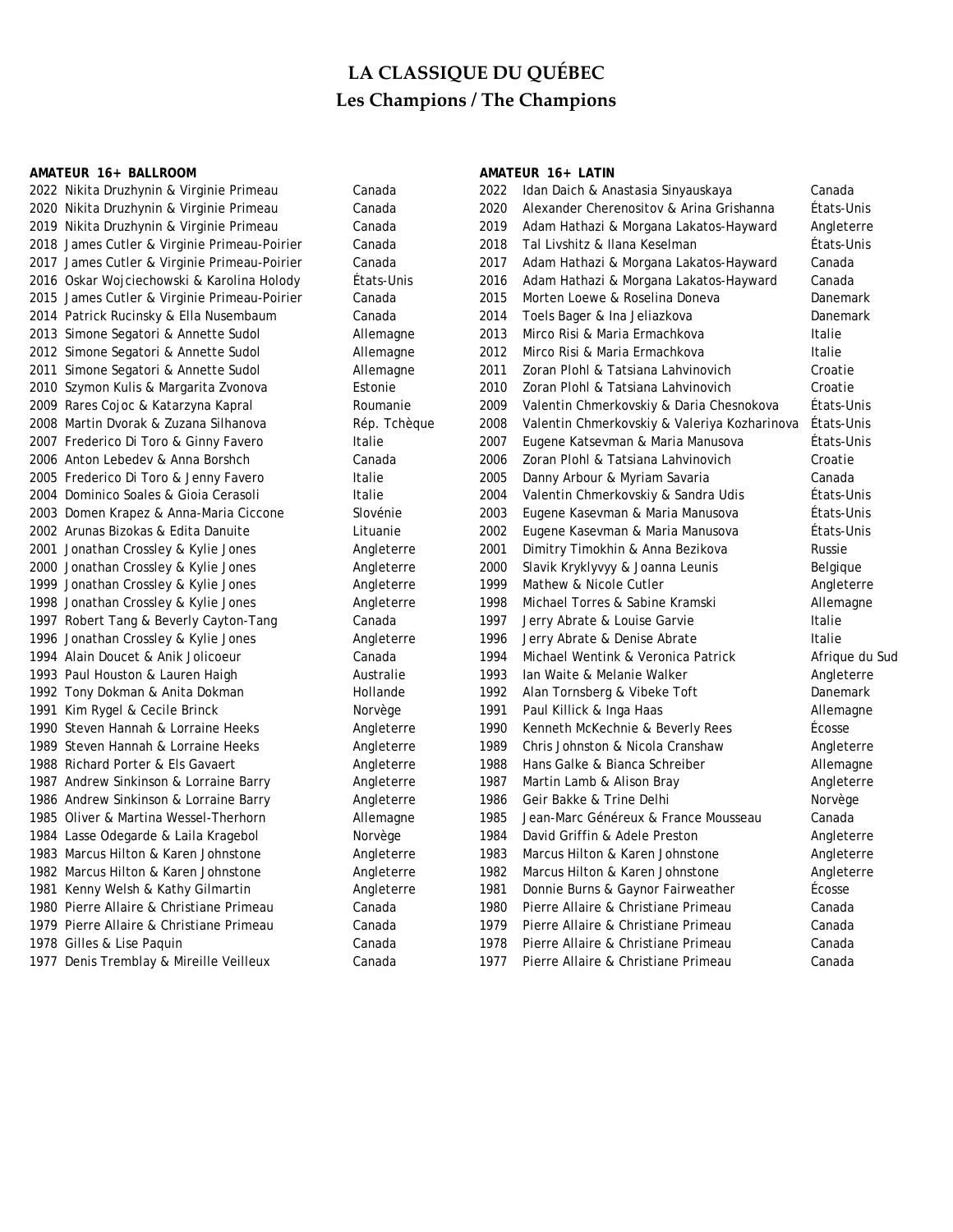### AMATEUR RISING STAR BALLROOM **AMATEUR RISING STAR LATIN**

| 2022 Sebastian Lennox & Veronica Baranova        |
|--------------------------------------------------|
| 2020 Simon Richard & Adriana Izzo                |
| 2019 Daniel Zaharia & Stéphanie Bourov           |
| 2018 Leandro De Rossi & Alessia D'Orazi          |
| 2017 Samuel Hacke & Katarina Hermanova           |
| 2016 William Turcotte-Miao & Stephanie Bourov    |
| 2015 Stanislav Pavlov & Sandra Spernacka         |
| 2014 Taras Savitskyy & Tatiana Seliverstova      |
| 2013 Aliaksandr Samosi & Rina Brandt             |
| 2012 Vladimir Martintson & Maria Gloutkikh       |
| 2011 Salvatore Vitacca & Stefania Vitacca        |
| 2010 Szymon Kulis & Margarita Zvonova            |
| 2009 Stanislav Kestel & Virginie Primeau-Poirier |
| 2008 Anton Domansky & Lia Wong                   |
| 2007 Pacha Lebedev & Virginie Primeau-Poirier    |
| 2006 Anton Belyayev & Karolina Paliwoda          |
| 2005 Milev Valio & Katya Fadeeva                 |
| 2004 Benoit Duquette & Alina Litvak              |
| 2003 Vadim Garbuzov & Nadiya Dyatlova            |
|                                                  |

### JUVÉNILE CHAMPIONNAT "TEDDY BEAR"

| 2022 Filip Kwietniewski & Maya Pavlenko        |
|------------------------------------------------|
| 2020 Raphael Rubinov & Annalisa Stolcers       |
| 2019 Aleksander Zdanowicz & Victoria Martyniuk |
| 2018 Zakary Belharbi & Kim Rioux               |
| 2017 Leo Kolmykov & Alexa Sosna                |
| 2016 Rafael Giraldo & Katerina Novotarska      |
| 2015 Eric Zhelasko & Elizabeth Davidov         |
| 2014 Alex Sarkisian & Lera Bronnikova          |
| 2013 Daniil Yartsun & Athina Ramos Di Luzio    |
| 2012 Raul Sulea & Cristina Peltu               |
| 2011 Dennis Matyeey & Valerie Dubinski         |
| 2010 Mathieu Malakhov & Svetlana Sapanaev      |
| 2009 Dennis Matveev & Valerie Dubinsky         |
| 2008 Edgar Mostovoy & Julia Li                 |
| Jaryd Farcon & Cara Campos                     |
| JUVÉNILE CHAMPIONNAT "CHALLENGERS"             |

| 2015 Dave Firestein & Nicole Shtern | États-Unis |
|-------------------------------------|------------|
| 2014 Dave Firestein & Nicole Shtern | États-Unis |

## **JUVÉNILE CABARET JUNIOR CABARET**

| 2020 Adam Balan & Vivienne Balan            | Canada     |   |
|---------------------------------------------|------------|---|
| 2019 Timothy Dumbrava & Cassidy Grossi      | Canada     | 2 |
| 2017 Leo Kolmykov & Alexa Sosna             | États-Unis | 2 |
| 2016 Daniel Nudelman & Chantal Khodorkovsky | États-Unis | 2 |
| 2015 Dave Firestein & Nicole Shtern         | États-Unis | 2 |
| 2014 Dave Firestein & Nicole Shtern         | États-Unis | 2 |

| 2022 Sebastian Lennox & Veronica Baranova        | Canada     | 2022 | Mark Karmalita & Rumi Dolmaya                 | Canada     |
|--------------------------------------------------|------------|------|-----------------------------------------------|------------|
| 2020 Simon Richard & Adriana Izzo                | Canada     | 2020 | Oleksiy Kioresku & Anastasiia Kioresku        | Canada     |
| 2019 Daniel Zaharia & Stéphanie Bourov           | Canada     | 2019 | Idan Daich & Rumi Dolmaya                     | Canada     |
| 2018 Leandro De Rossi & Alessia D'Orazi          | Italie     | 2018 | Michel Finkelstein & Yulia Ishchak            | Canada     |
| 2017 Samuel Hacke & Katarina Hermanova           | États-Unis | 2017 | Kevin Sun & Amelia Wat                        | Canada     |
| 2016 William Turcotte-Miao & Stephanie Bourov    | Canada     | 2016 | Blumchin Tegshjargal & Michelle Klets         | États-Unis |
| 2015 Stanislav Pavlov & Sandra Spernacka         | États-Unis | 2015 | Arturs Volcehovichs & Albina Gorbachevskaya   | Canada     |
| 2014 Taras Savitskyy & Tatiana Seliverstova      | États-Unis | 2014 | Adam Athazi & Morgana Lakatos-Hayward         | Canada     |
| 2013 Aliaksandr Samosi & Rina Brandt             | Canada     | 2013 | Edgars Brivks & Nicole Gynga                  | Canada     |
| 2012 Vladimir Martintson & Maria Gloutkikh       | Canada     | 2012 | Pasha Stepanchuk & Anastasia Danilova         | États-Unis |
| 2011 Salvatore Vitacca & Stefania Vitacca        | Italie     | 2011 | Lorenzo Valerio La Pietra & Antonella Illuzzi | Italie     |
| 2010 Szymon Kulis & Margarita Zvonova            | Estonie    | 2010 | Kiki Nyemcheck & Magda Fialek                 | États-Unis |
| 2009 Stanislav Kestel & Virginie Primeau-Poirier | Canada     | 2009 | Arthur Adamski & Alexandra Plaza              | Canada     |
| 2008 Anton Domansky & Lia Wong                   | États-Unis | 2008 | Arthur Adamski & Alexandra Plaza              | Canada     |
| 2007 Pacha Lebedev & Virginie Primeau-Poirier    | Canada     | 2007 | Alan Gilin & Anastasia Trutnova               | Canada     |
| 2006 Anton Belyayev & Karolina Paliwoda          | Canada     | 2006 | Anton Belyayev & Karolina Paliwoda            | Canada     |
| 2005 Milev Valio & Katya Fadeeva                 | Canada     | 2005 | Jean-Philippe Milot & Jessica Szatala         | Canada     |
| 2004 Benoit Duquette & Alina Litvak              | Canada     | 2004 | Roman Lerner & Juliya Tamarkina               | États-Unis |
| 2003 Vadim Garbuzov & Nadiya Dyatlova            | Canada     | 2003 | Francis Lafrenière & Christine Thibault       | Canada     |
| JUVÉNILE CHAMPIONNAT "TEDDY BEAR"                |            |      | JUNIOR CHAMPIONNAT "GLOBE TROTTER"            |            |
| 2022 Filip Kwietniewski & Maya Pavlenko          | Canada     | 2022 | Eddy Ou & Jewel Jin                           | Canada     |
| 2020 Raphael Rubinov & Annalisa Stolcers         | Canada     | 2020 | Erik Zhelasko & Michelle Frydman              | Canada     |
| 2019 Aleksander Zdanowicz & Victoria Martyniuk   | Canada     | 2019 | Ethan Hayutt & Anastasia Lepin                | États-Unis |
| 2018 Zakary Belharbi & Kim Rioux                 | Canada     | 2018 | Dave Firestein & Shelly Umansky               | États-Unis |
| 2017 Leo Kolmykov & Alexa Sosna                  | États-Unis | 2017 | Dave Firestein & Shelly Umansky               | États-Unis |
| 2016 Rafael Giraldo & Katerina Novotarska        | Canada     | 2016 | Kristers Smits & Sofia Schvartzman            | États-Unis |
| 2015 Eric Zhelasko & Elizabeth Davidov           | Canada     | 2015 | Max Firestein & Nicole Mtchedlidze            | États-Unis |
| 2014 Alex Sarkisian & Lera Bronnikova            | États-Unis | 2014 | Gregory Rybakov & Naomi Spektor               | États-Unis |
| 2013 Daniil Yartsun & Athina Ramos Di Luzio      | Canada     | 2013 | William Turcotte-Miao & Alise Dombrovsky      | Canada     |
| 2012 Raul Sulea & Cristina Peltu                 | Canada     | 2012 | Dennis Matyeev & Valerie Dubinski             | États-Unis |
| 2011 Dennis Matveev & Valerie Dubinski           | États-Unis | 2011 | Tony Cooperman & Sabrina Flisfecter           | Canada     |
| 2010 Mathieu Malakhov & Svetlana Sapanaev        | Canada     | 2010 | Michael Finkelchtein & Diana Proskurina       | Canada     |
| 2009 Dennis Matveev & Valerie Dubinsky           | États-Unis | 2009 | Ugnius Vaidila & Rina Brandt                  | Canada     |

## 2008 Edgar Mostovoy & Julia Li Canada 2008 Patrick Rucinski & Ella Nusenbaum Canada

États-Unis

| 2020 Adam Balan & Vivienne Balan            | Canada     | 2020 Michael Jarosz & Margarita Shepelevich | Canada     |
|---------------------------------------------|------------|---------------------------------------------|------------|
| 2019 Timothy Dumbrava & Cassidy Grossi      | Canada     | 2018 Daniel Nudelman & Chantal Khodorkovsky | États-Unis |
| 2017 Leo Kolmykov & Alexa Sosna             | États-Unis | 2017 Dave Firestein & Shelly Umansky        | États-Unis |
| 2016 Daniel Nudelman & Chantal Khodorkovsky | États-Unis | 2016 Max Firestein & Nicole Mtchedlidze     | États-Unis |
| 2015 Dave Firestein & Nicole Shtern         | États-Unis | 2015 Max Firestein & Nicole Mtchedlidze     | États-Unis |
| 2014 Dave Firestein & Nicole Shtern         | États-Unis | 2014 Joshua Lishnevetsky & Angela Gerzberg  | États-Unis |
|                                             |            |                                             |            |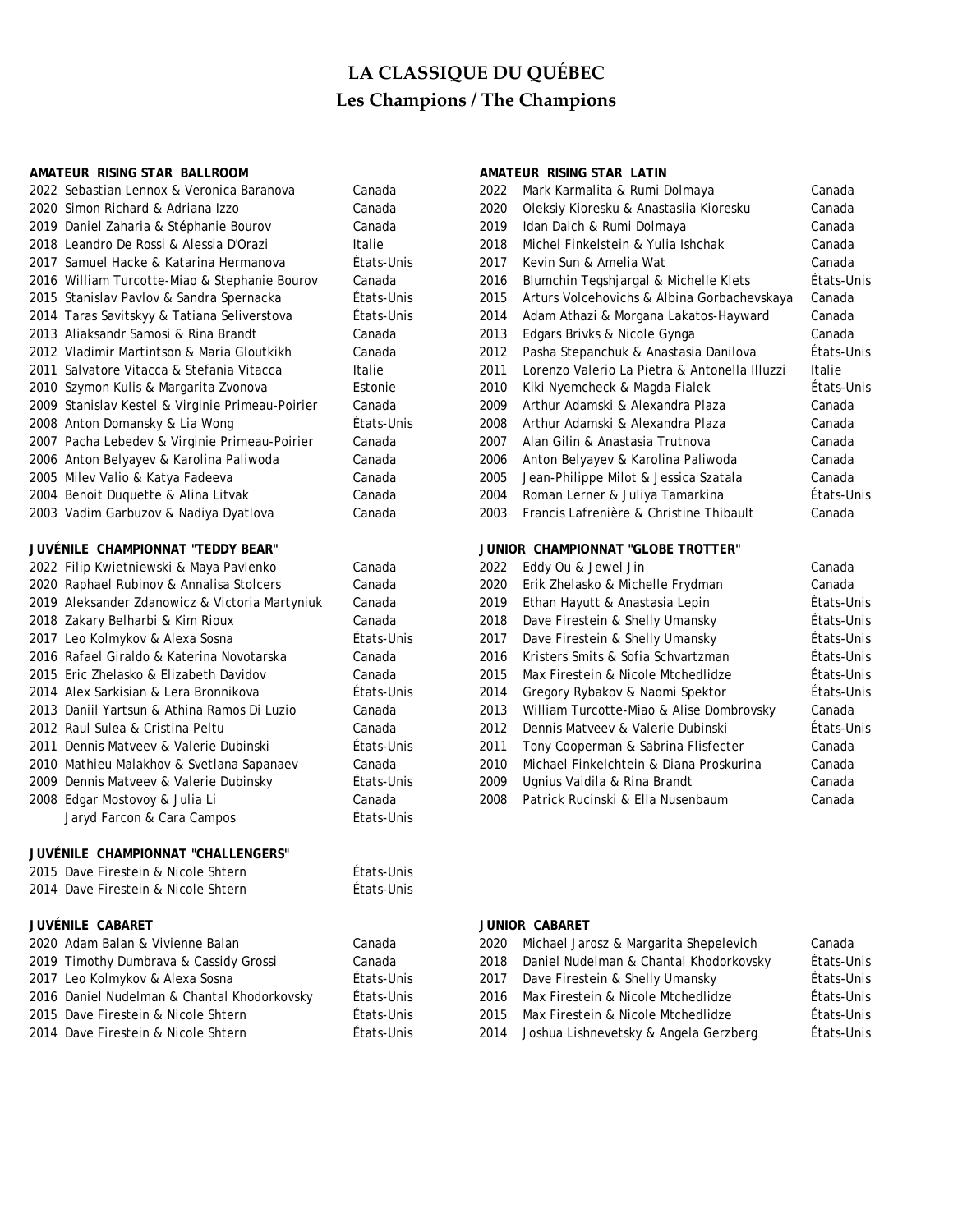### **JUVÉNILE 0-9 FORDNEY FOUNDATION BALLROOM JUVÉNILE 0-9 FORDNEY FOUNDATION LATIN**

| 2020 Mark Shkvorets & Catherine Murzin  | Canada     | 2022 Oscar Liu & Honey Tan                | États-Unis |
|-----------------------------------------|------------|-------------------------------------------|------------|
| 2019 Aryan Sarrafian & Sophia Sarrafian | Canada     | 2020 Mark Shkvorets & Catherine Murzin    | Canada     |
| 2018 Leonardo Heyman & Elizabeth Yu     | États-Unis | 2019 Aryan Sarrafian & Sophia Sarrafian   | Canada     |
| 2017 Leo Kolmykov & Alexa Sosna         | États-Unis | 2018 Leonardo Heyman & Elizabeth Yu       | États-Unis |
| 2016 Eric Kashkevych & Daria Andreyev   | États-Unis | 2017 Leo Kolmykov & Alexa Sosna           | États-Unis |
| 2015 Daniel Shtern & Avital Ayzerov     | États-Unis | 2016 Rafael Giraldo & Katerina Novotarska | Canada     |
| 2014 Max Rogoski & Elizabete Leza       | États-Unis | 2015 Daniel Shtern & Avital Ayzerov       | États-Unis |

## 2022 Mark Shkvorets & Catherine Murzin Canada 2020 Kirill Zakirzyanov & Valerie Snitko États-Unis 2020 Kirill Zakirzyanov & Valerie Snitko États-Unis 2019 Joseph Robusto & Alissa Joly États-Unis 2019 Joseph Robusto & Alissa Joly États-Unis 2018 Andrew Timchenko & Barbara Smodleva Canada 2018 Andrew Timchenko & Barbara Smodleva Canada 2017 Rafael Giraldo & Katerina Novotarska Canada 2017 Rafael Giraldo & Katerina Novotarska Canada 2016 Eric Kashkevych & Daria Andreyev États-Unis 2015 Dave Firestein & Nicole Shtern États-Unis 2015 Dave Firestein & Nicole Shtern États-Unis 2014 Leroy Shaigorodsky & Sophia Elkin Freddie Kats-Unis **JUVÉNILE 10-11 FORDNEY FOUNDATION BALLROOM JUVÉNILE 10-11 FORDNEY FOUNDATION LATIN**

## **JUVÉNILE FORDNEY FOUNDATION BALLROOM Fermé/Closed JUVÉNILE FORDNEY FOUNDATION LATIN Fermé/Closed**

| JUVÉNILE 0-11 BALLROOM                 |            |      | JUVÉNILE 0-11 LATIN                       |         |
|----------------------------------------|------------|------|-------------------------------------------|---------|
| 2019 Joseph Robusto & Alissa Joly      | États-Unis |      | 2019 Joseph Robusto & Alissa Joly         | États-U |
| 2020 Maxim Roganov & Elizabeth Davidov | Canada     | 2020 | Aleksander Zdanowicz & Victoria Martyniuk | Canada  |

| 2011 Dennis Matyeey & Valerie Dubinski | Ftats-Unis | 2011 Dennis Matyeev & Valerie Dubinski  | États-Unis |
|----------------------------------------|------------|-----------------------------------------|------------|
| 2010 Dennis Matyeey & Valerie Dubinski | Ftats-Unis | 2010 Dennis Matyeey & Valerie Dubinski  | États-Unis |
| 2007 Austin Joson & Lisa Lakovitskava  | Etats-Unis | 2007 – Austin Joson & Lisa Lakovitskava | États-Unis |

## **JUNIOR 12-13 FORDNEY FOUNDATION BALLROOM JUNIOR 12-13 FORDNEY FOUNDATION LATIN**

| 2022 Athyn Chan & Helen Zhang                       | Canada     |      | 2022 Cody Wang & Yunxi Zheng           | États-U |
|-----------------------------------------------------|------------|------|----------------------------------------|---------|
| 2020 Andrew Timchenko & Barbara Smodleva            | Canada     | 2020 | Andrew Timchenko & Barbara Smodleva    | Canada  |
| 2019 Thomas Zinger & Sarah Stolarsky                | Canada     | 2019 | Ethan Hayutt & Anastasia Lepin         | États-U |
| 2018 Pavel Ivanov & Michelle Frydman                | Canada     | 2018 | Daniel Nudelman & Chantal Khodorkovsky | États-U |
| 2017 Matthew Zoladkiewicz & Elizabete Grigalinovica | États-Unis | 2017 | Dave Firestein & Shelly Umansky        | États-U |
| 2016 Matviy Korsunskiy & Alisa Kashkevych           | États-Unis | 2016 | Dave Firestein & Nicole Shtern         | États-U |
| 2015 Maximilian Stryjski & Ariana Pyszniak          | Canada     | 2015 | Danny Zhelasko & Emma Glaubakh         | Canada  |
| 2014 Kristers Smits & Sophie Shvartsman             | États-Unis |      | 2014 Mathieu Malakhov & Paula Golban   | Canada  |

## **JUNIOR 14-15 FORDNEY FOUNDATION BALLROOM JUNIOR 14-15 FORDNEY FOUNDATION LATIN**

| 2022 Jayden Chen & Audrey Turcotte-Miao     | Canada     |
|---------------------------------------------|------------|
| 2020 Kristofer Kosarev & Sophia Tchourbanov | Canada     |
| 2018 Dennis Gluskin & Anna Perzan           | Canada     |
| 2017 Victor Zavialov & Nicole Konchin       | Canada     |
| 2016 Yusif Amsatr & Naomi Spektor           | États-Unis |
| 2015 Jonathan Test & Emma Rousseau          | Canada     |
| 2014 Justin Lin & Sasha Dubinsky            | États-Unis |
|                                             |            |

## **JUNIOR FORDNEY FOUNDATION BALLROOM BEST OF THE BEST JUNIOR FORDNEY FOUNDATION LATIN BEST OF THE BEST**

| 2020 Kristofer Kosarev & Sophia Tchourbanov | ∴anada | 2020 Erik Zhelasko & Michelle Frydman | Canada  |
|---------------------------------------------|--------|---------------------------------------|---------|
| 2019 Thomas Zinger & Sarah Stolarsky        | Janada | 2019 Dave Firestein & Shelly Umansky  | États-U |

| 2022 | Oscar Liu & Honey Tan                | États-Unis |
|------|--------------------------------------|------------|
| 2020 | Mark Shkvorets & Catherine Murzin    | Canada     |
| 2019 | Aryan Sarrafian & Sophia Sarrafian   | Canada     |
| 2018 | Leonardo Heyman & Elizabeth Yu       | États-Unis |
| 2017 | Leo Kolmykov & Alexa Sosna           | États-Unis |
| 2016 | Rafael Giraldo & Katerina Novotarska | Canada     |
| 2015 | Daniel Shtern & Avital Ayzerov       | États-Unis |
| 2014 | Max Rogoski & Elizabete Leza         | États-Unis |
|      |                                      |            |

|      | 2022 Daniel Krivykh & Sophia Baydala   | Canada     |
|------|----------------------------------------|------------|
| 2020 | Kirill Zakirzyanov & Valerie Snitko    | États-Unis |
| 2019 | Joseph Robusto & Alissa Joly           | États-Unis |
| 2018 | Andrew Timchenko & Barbara Smodleva    | Canada     |
| 2017 | Rafael Giraldo & Katerina Novotarska   | Canada     |
| 2016 | Daniel Nudelman & Chantal Khodorkovsky | États-Unis |
| 2015 | Dave Firestein & Nicole Shtern         | États-Unis |
| 2014 | Freddie Kleynburg & Lizzy Shapshal     | États-Unis |
|      |                                        |            |

| 2020 Maxim Roganov & Elizabeth Davidov<br>2019 Joseph Robusto & Alissa Joly | Canada<br>États-Unis | 2020 Aleksander Zdanowicz & Victoria Martyniuk<br>2019 Joseph Robusto & Alissa Joly | Canada<br>États-Unis |
|-----------------------------------------------------------------------------|----------------------|-------------------------------------------------------------------------------------|----------------------|
| JUVÉNILE 0-11 BALLROOM<br>2011 Dennis Matveev & Valerie Dubinski            | États-Unis           | JUVÉNILE 0-11 LATIN<br>Dennis Matyeey & Valerie Dubinski<br>2011                    | États-Unis           |
|                                                                             |                      |                                                                                     |                      |

| 2010 Dennis Matveev & Valerie Dubinski | Etats-Unis | 2010 Dennis Matyeev & Valerie Dubinski | Etats-Unis |
|----------------------------------------|------------|----------------------------------------|------------|
| 2007 Austin Joson & Lisa Lakovitskaya  | États-Unis | 2007 Austin Joson & Lisa Lakovitskaya  | États-Unis |

| Canada     |
|------------|
|            |
| États-Unis |
| États-Unis |
| États-Unis |
| États-Unis |
| Canada     |
| Canada     |
|            |
|            |

## 2022 Eddy Ou & Jewel Jin Canada 2022 Eddy Ou & Jewel Jin 2020 Erik Zhelasko & Michelle Frydman Canada 2019 Dave Firestein & Shelly Umansky **Etats-Unis** 2018 Dave Firestein & Shelly Umansky **Etats-Unis** 2017 Danny Zhelasko & Emma Glaoubakh Canada 2016 Kristers Smits & Sofia Schvartzman Fetats-Unis 2015 Max Firestein & Nicole Mtchedlidze Canada 2014 Michael Goldshtein & Yuliya Zakarieva Canada

| 2020 Kristofer Kosarev & Sophia Tchourbanov | Canada | 2020 Erik Zhelasko & Michelle Frydman | Canada     |
|---------------------------------------------|--------|---------------------------------------|------------|
| 2019 Thomas Zinger & Sarah Stolarsky        | Canada | 2019 Dave Firestein & Shelly Umansky  | États-Unis |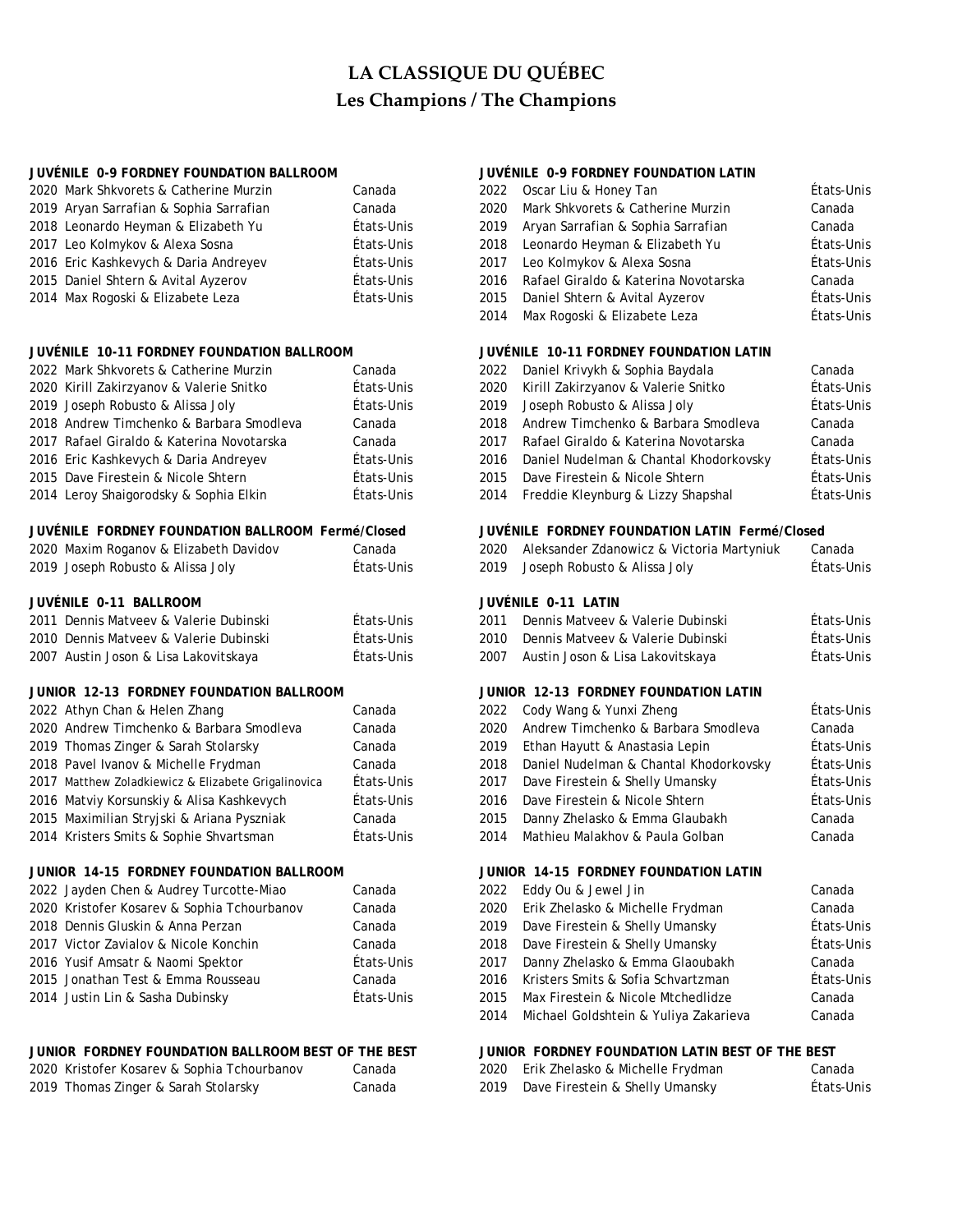## **JUNIOR 12-15 BALLROOM JUNIOR 12-15 LATIN**

| 2013 Artemy Kokhanov & Abigail Xinkas      | Canada   |
|--------------------------------------------|----------|
| 2012 Patryck Ploszaj & Ania Kaczmarski     | États-Ur |
| 2011 Roman Redziuk & Anastasia Soboleva    | Canada   |
| 2010 Patryck Ploszaj & Ania Kaczmarski     | États-Ur |
| 2009 Ugnius Vaidila & Rina Brandt          | Canada   |
| 2008 Winson Tam & Anna-Nina Kus            | Canada   |
| 2007 Winson Tam & Anna-Nina Kus            | Canada   |
| 2006 Nikita Malakov & Ludmila Sheina       | Canada   |
| 2005 Alan Gilin & Anastasia Trutneva       | Canada   |
| 2004 Leon Turkin & Gennifer Gleanz         | Canada   |
| 2003 Valentin Miroshnichenko & Katya Kerro | Canada   |

## **JEUNESSE / YOUTH 16-18 FORDNEY FOUNDATION BALLROOM JEUNESSE / YOUTH 16-18 FORDNEY FOUNDATION LATIN**

| 2022 Thomas Zinger & Sarah Stolarsky             |
|--------------------------------------------------|
| 2020 Kristers Smits & Elizabeth Shlimovich       |
| 2019 Kristers Smits & Elizabeth Shlimovich       |
| 2018 Kristers Smits & Elizabeth Shlimovich       |
| 2017 Gregory Rybakov & Eva Tulchinsky            |
| 2016 Justin Lin & Sasha Dubinsky                 |
| 2015 Patryk Ploszaj & Anna Kaezmarski            |
| 2014 Alexander Vikhovanets & Celeste Bailey      |
| 2013 Vladimir Martintson & Maria Gladkikh        |
| 2012 Vladimir Martintson & Karolina loukhnikov   |
| 2011 Winson Tam & Anna Nina Kus                  |
| 2010 Patrick Rucinski & Ella Nusenbaum           |
| 2009 Stanislav Kestel & Virginie Primeau-Poirier |
| 2008 Artem Yarovoy & Mila Sheina                 |
| 2007 Alan Gilin & Anastasia Trutnova             |
| 2006 Anton Belyayev & Karolina Paliwoda          |
| 2005 Anton Belyayev & Karolina Paliwoda          |
| 2004 Jean-Philippe Milot & Vanessa P.-Poirier    |
| 2003 Vadim Garbuzov & Nadiya Dyatlova            |
|                                                  |

## **MOINS DE 21 ANS / UNDER 21 BALLROOM MOINS DE 21 ANS / UNDER 21 LATIN**

| 2022 Thomas Zinger & Sarah Stolarsky       | Canada  |
|--------------------------------------------|---------|
| 2020 Kristers Smits & Elizabeth Shlimovich | États-U |
| 2019 Kristers Smits & Elizabeth Shlimovich | États-U |
| 2018 Tony Cooperman & Rickie Taylor        | États-U |
| 2017 Samuel Hacke & Katarina Hermanova     | États-U |
| 2016 Justin Lin & Sasha Dubinsky           | États-U |
| 2015 Patryk Ploszaj & Anna Kaezmarski      | États-U |
| 2014 Maciej Zieba & Lory-Eve Jacob         | Canada  |

| 2013 Artemy Kokhanov & Abigail Xinkas      | Canada     | 2013 | Dennis Matveev & Valerie Dubinsky          | États-Unis |
|--------------------------------------------|------------|------|--------------------------------------------|------------|
| 2012 Patryck Ploszaj & Ania Kaczmarski     | États-Unis |      | 2012 Patryck Ploszaj & Ania Kaczmarski     | États-Unis |
| 2011 Roman Redziuk & Anastasia Soboleva    | Canada     | 2011 | Richard Lifshitz & Morgana Lakatos-Hayward | Canada     |
| 2010 Patryck Ploszaj & Ania Kaczmarski     | États-Unis | 2010 | Richard Lifshitz & Bella Paskova           | Canada     |
| 2009 Ugnius Vaidila & Rina Brandt          | Canada     | 2009 | Ugnius Vaidila & Rina Brandt               | Canada     |
| 2008 Winson Tam & Anna-Nina Kus            | Canada     | 2008 | Winson Tam & Anna-Nina Kus                 | Canada     |
| 2007 Winson Tam & Anna-Nina Kus            | Canada     | 2007 | Dmitry Ivashchenko & Gabriella Sabler      | États-Unis |
| 2006 Nikita Malakov & Ludmila Sheina       | Canada     | 2006 | Nikita Malakov & Ludmila Sheina            | Canada     |
| 2005 Alan Gilin & Anastasia Trutneva       | Canada     | 2005 | Alan Gilin & Anastasia Trutneva            | Canada     |
| 2004 Leon Turkin & Gennifer Gleanz         | Canada     | 2004 | Michael Groberman & Alice Basin            | États-Unis |
| 2003 Valentin Miroshnichenko & Katya Kerro | Canada     | 2003 | Sergey Onik & Nora Tulchina                | États-Unis |

| 2022 Thomas Zinger & Sarah Stolarsky             | Canada     | 2022 | Pavel Ivanov & Ellie Akhromenko            | Canada     |
|--------------------------------------------------|------------|------|--------------------------------------------|------------|
| 2020 Kristers Smits & Elizabeth Shlimovich       | États-Unis | 2020 | Kristers Smits & Elizabeth Shlimovich      | États-Unis |
| 2019 Kristers Smits & Elizabeth Shlimovich       | États-Unis | 2019 | Kristers Smits & Elizabeth Shlimovich      | États-Unis |
| 2018 Kristers Smits & Elizabeth Shlimovich       | États-Unis | 2018 | Anthony Mancuso & Sophie Shvartsman        | États-Unis |
| 2017 Gregory Rybakov & Eva Tulchinsky            | États-Unis | 2017 | Kristers Smits & Sophie Shvartsman         | États-Unis |
| 2016 Justin Lin & Sasha Dubinsky                 | États-Unis | 2016 | Blumchin Tegshjargal & Michelle Klets      | États-Unis |
| 2015 Patryk Ploszaj & Anna Kaezmarski            | États-Unis | 2015 | Michael Goldshtein & Yulia Zakarieva       | Canada     |
| 2014 Alexander Vikhovanets & Celeste Bailey      | Canada     | 2014 | Tony Cooperman & Galina Voitenco           | Canada     |
| 2013 Vladimir Martintson & Maria Gladkikh        | Canada     | 2013 | Richard Lifshitz & Greta Koryu             | Canada     |
| 2012 Vladimir Martintson & Karolina loukhnikov   | Canada     | 2012 | Richard Lifshitz & Morgana Lakatos-Hayward | Canada     |
| 2011 Winson Tam & Anna Nina Kus                  | Canada     | 2011 | Winson Tam & Anna-Nina Kus                 | Canada     |
| 2010 Patrick Rucinski & Ella Nusenbaum           | Canada     | 2010 | Winson Tam & Anna-Nina Kus                 | Canada     |
| 2009 Stanislav Kestel & Virginie Primeau-Poirier | Canada     | 2009 | Vladislav Bohdanov & Katherina Kushniruk   | Canada     |
| 2008 Artem Yarovoy & Mila Sheina                 | Canada     | 2008 | Alan Gilin & Anastasia Trutnova            | Canada     |
| 2007 Alan Gilin & Anastasia Trutnova             | Canada     | 2007 | Alan Gilin & Anastasia Trutnova            | Canada     |
| 2006 Anton Belyayev & Karolina Paliwoda          | Canada     | 2006 | Anton Belyayev & Karolina Paliwoda         | Canada     |
| 2005 Anton Belyayev & Karolina Paliwoda          | Canada     | 2005 | Nathan Rositsan & Andra Vaidilaite         | Canada     |
| 2004 Jean-Philippe Milot & Vanessa P.-Poirier    | Canada     | 2004 | Nathan Rositsan & Andra Vaidilaite         | Canada     |
| 2003 Vadim Garbuzov & Nadiya Dyatlova            | Canada     | 2003 | Jean-Philippe Milot & Vanessa P.-Poirier   | Canada     |
|                                                  |            |      |                                            |            |

| 2022 Thomas Zinger & Sarah Stolarsky       | Canada     | 2022 Mark Karmalita & Rumi Dolmaya         | Canada     |
|--------------------------------------------|------------|--------------------------------------------|------------|
| 2020 Kristers Smits & Elizabeth Shlimovich | États-Unis | 2020 Kristers Smits & Elizabeth Shlimovich | États-Unis |
| 2019 Kristers Smits & Elizabeth Shlimovich | États-Unis | 2019 Idan Daich & Rumi Dolmaya             | Canada     |
| 2018 Tony Cooperman & Rickie Taylor        | États-Unis | 2018 Idan Daich & Rumi Dolmaya             | Canada     |
| 2017 Samuel Hacke & Katarina Hermanova     | États-Unis | 2017 Alex Maslanka & Christine Budniak     | Canada     |
| 2016 Justin Lin & Sasha Dubinsky           | États-Unis | 2016 Vladislav Kvartin & Anna Maria        | États-Unis |
| 2015 Patryk Ploszaj & Anna Kaezmarski      | États-Unis | 2015 Michael Goldshtein & Yulia Zakarieva  | Canada     |
| 2014 Maciej Zieba & Lory-Eve Jacob         | Canada     | 2014 Adam Athazi & Morgana Lakatos-Hayward | Canada     |
|                                            |            |                                            |            |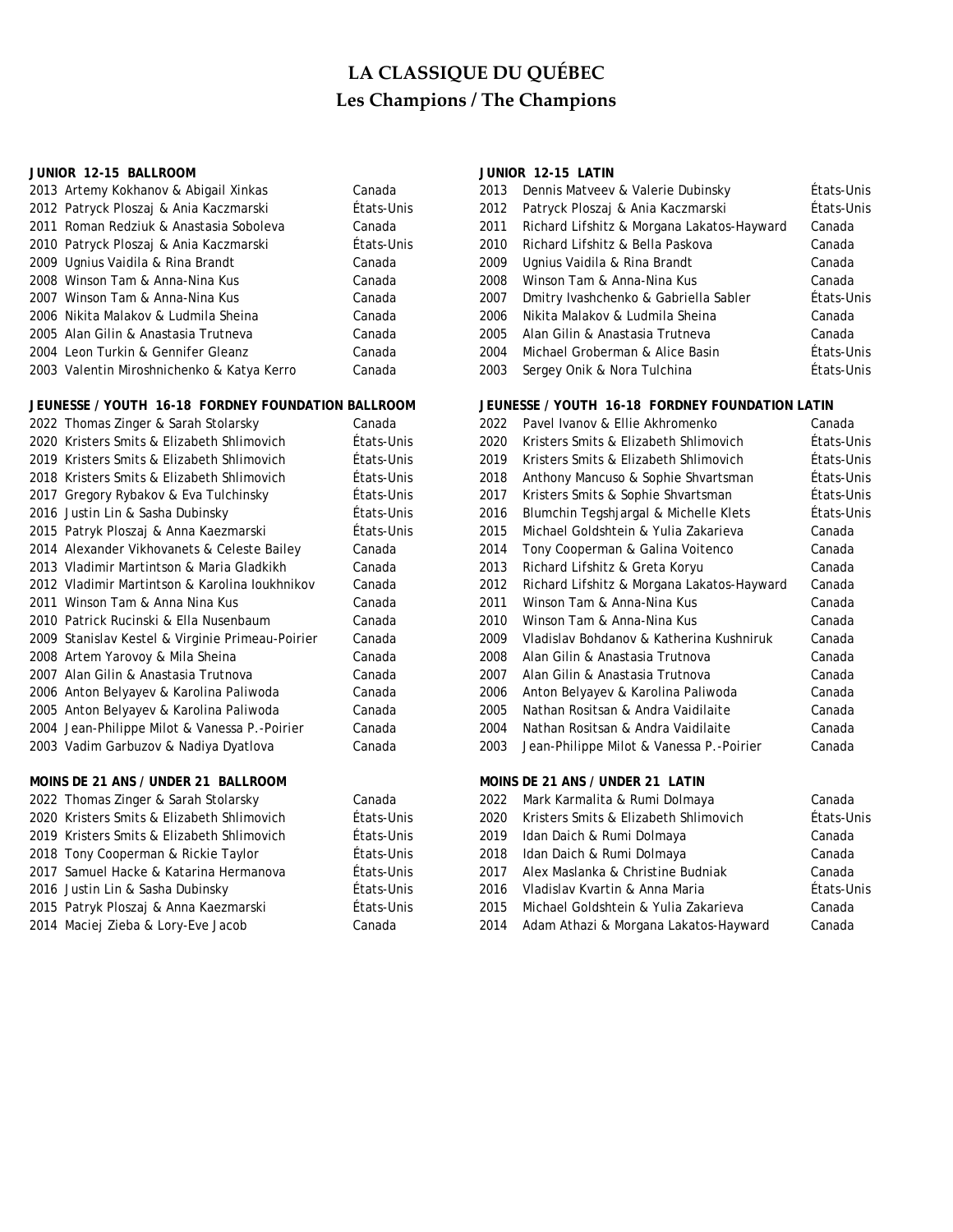## ADULTE / ADULT 19+ BALLROOM ADULTE / ADULTE / ADULT 19+ LATIN

| 2020 Robert Krabek & Leila Hofer                 | États-Unis | 2022 | Denis Lvov & Venice Doan                   | Canada     |
|--------------------------------------------------|------------|------|--------------------------------------------|------------|
| 2019 Daniel Zaharia & Stéphanie Bourov           | Canada     | 2020 | Michael Rubezin & Elise Magliocchetti      | Canada     |
| 2018 Simon Richard & Adriana Izzo                | Canada     | 2019 | Marco Tremblay Brosseau & Emmy Chladek     | Canada     |
| 2013 Aliaksandr Samosi & Rina Brandt             | Canada     | 2018 | Idan Daich & Rumi Dolmaya                  | Canada     |
| 2012 Nurlan Gallyamov & Mila Sheina              | Canada     | 2017 | Andrew Nguyen & Lexi Pylat                 | Canada     |
| 2011 Nurlan Gallyamov & Mila Sheina              | Canada     | 2013 | Michael Finkelchtein & Diana Proskurina    | Canada     |
| 2010 Daniel Studenny & Sarah-Maude Thibodeau     | Canada     | 2012 | Allen Rudman & Rachel Pope                 | États-Unis |
| 2009 Jone Lam & Patricia Moscibrodzki            | Canada     | 2011 | Vlad Bohdanov & Maryana Dudchenko          | Canada     |
| 2008 Yuriy Nartov & Diana Shmatova               | États-Unis | 2010 | Tal Livshitz & Vlada Semenova              | États-Unis |
| 2007 Pacha Lebedev & Virginie Primeau-Poirier    | Canada     | 2009 | Denys Drozdyuk & Antonina Skobina          | Etats-Unis |
| 2006 Xingmin & Katerina Lu                       | Etats-Unis | 2008 | Tal Livshitz & Kate Kapshandy              | États-Unis |
| 2005 Evgueni Chaoulski & Marie-Claude Perron     | Canada     | 2007 | Alexey Karaulov & Vlada Semenova           | Canada     |
| 2004 Ilya Reyzin & Natasha Bychkova              | États-Unis | 2006 | Kamil Studenny & Katerina Trubina          | Canada     |
| 2003 Joel Marasiany & Clara Shih                 | Canada     | 2005 | Natan Rositan & Andra Vaidilaite           | Canada     |
|                                                  |            | 2004 | Roman Lerner & Juliya Tamarkina            | États-Unis |
|                                                  |            | 2003 | Alexander Kaloferov & Valeriya Kozharinova | États-Unis |
| SÉNIOR 30+ BALLROOM                              |            |      | SÉNIOR 30+ LATIN                           |            |
| 2022 Lionel Doonan & Melanie Doonan              | Canada     | 2022 | Sylvain Collette & Caroline Trudeau        | Canada     |
| 2020 Sylvain Collette & Caroline Trudeau         | Canada     | 2020 | Sylvain Collette & Caroline Trudeau        | Canada     |
| 2019 Francis Gauthier & Anouck Fournier          | Canada     | 2019 | Francis Gauthier & Anouck Fournier         | Canada     |
| 2018 Francis Gauthier & Anouck Fournier          | Canada     | 2018 | Francis Gauthier & Anouck Fournier         | Canada     |
| 2017 Jean-François Rousseau & Nathalie Ladouceur | Canada     | 2017 | Alexandre Roberge & Catherine Minier       | Canada     |
| 2016 Alexandre Théoret & Annie Levasseur         | Canada     | 2016 | Igor Babic & Lola Davletova                | Canada     |
| SENIOR 40+ BALLROOM                              |            |      | SENIOR 40+ LATIN                           |            |
| 2022 Luc Richer & Suzie Maillé                   | Canada     | 2022 | Sebastian Lai & Susanna Ng                 | Canada     |
| 2020 Xingmin Lu & Katerina Lu                    | États-Unis | 2020 | Denis Renaud & Ginette Beaulieu            | Canada     |
| 2019 Jean-François Rousseau & Nathalie Ladouceur | Canada     | 2019 | Denis Renaud & Ginette Beaulieu            | Canada     |
| 2018 Jean-François Rousseau & Nathalie Ladouceur | Canada     | 2018 | Pierre Legault & Lyne Villeneuve           | Canada     |
| 2017 Jean-François Rousseau & Nathalie Ladouceur | Canada     | 2017 | Luc Lavigne & Josée Latulippe              | Canada     |
| 2016 Loris Mainetti & Vivien Chen                | Hong Kong  | 2016 | Luc Lavigne & Josée Latulippe              | Canada     |
| SENIOR 50+ BALLROOM                              |            |      | SÉNIOR 50+ LATIN                           |            |
| 2022 Luc Richer & Suzie Maillé                   | Canada     | 2022 | Pierre Legault & Lyne Villeneuve           | Canada     |
| 2020 Xingmin Lu & Katerina Lu                    | États-Unis | 2020 | Pierre Legault & Lyne Villeneuve           | Canada     |
| 2019 Richard Leclerc & Martine Lambert           | Canada     | 2019 | Denis Renaud & Ginette Beaulieu            | Canada     |
| 2018 Wayne Chu & Joanna Chow                     | Canada     | 2018 | Pierre Legault & Lyne Villeneuve           | Canada     |
| 2017 Mario Nadeau & Danielle Nobert              | Canada     | 2017 | Eagle Leung & Hannah Ng                    | Canada     |
| 2016 Yves Verret & Agathe Geoffrion              | Canada     | 2016 | Eagle Leung & Hannah Ng                    | Canada     |
| 2006 Jean-François & Sylvie Gosselin             | Canada     |      |                                            |            |
| 2005 Satoru Toga & Eiko Onagi                    | États-Unis |      |                                            |            |
| 2004 Koos & Renci Toxopeux                       | Canada     |      |                                            |            |
| 2003 Jean-Claude & Noella S. Levesque            | Canada     |      |                                            |            |
| SÉNIOR 60+ BALLROOM                              |            |      | SÉNIOR 60+ LATIN                           |            |
| 2022 Peter Kwok & Sue Tang                       | Canada     | 2022 | Ron Whitcroft & Gail Whitcroft             |            |
| 2018 Stephen Ko & Barbara Ko                     | Canada     | 2020 | Pierre Ste-Marie & Lucie Ste-Marie         | Canada     |

| 2022 | Denis Lvov & Venice Doan                   | Canada     |
|------|--------------------------------------------|------------|
| 2020 | Michael Rubezin & Elise Magliocchetti      | Canada     |
| 2019 | Marco Tremblay Brosseau & Emmy Chladek     | Canada     |
| 2018 | Idan Daich & Rumi Dolmaya                  | Canada     |
| 2017 | Andrew Nguyen & Lexi Pylat                 | Canada     |
| 2013 | Michael Finkelchtein & Diana Proskurina    | Canada     |
| 2012 | Allen Rudman & Rachel Pope                 | États-Unis |
| 2011 | Vlad Bohdanov & Maryana Dudchenko          | Canada     |
| 2010 | Tal Livshitz & Vlada Semenova              | États-Unis |
| 2009 | Denys Drozdyuk & Antonina Skobina          | États-Unis |
| 2008 | Tal Livshitz & Kate Kapshandy              | États-Unis |
| 2007 | Alexey Karaulov & Vlada Semenova           | Canada     |
| 2006 | Kamil Studenny & Katerina Trubina          | Canada     |
| 2005 | Natan Rositan & Andra Vaidilaite           | Canada     |
| 2004 | Roman Lerner & Juliya Tamarkina            | États-Unis |
| 2003 | Alexander Kaloferov & Valeriya Kozharinova | États-Unis |
|      | SÉNIOR 30+ LATIN                           |            |
| 2022 | Sylvain Collette & Caroline Trudeau        | Canada     |
| 2020 | Sylvain Collette & Caroline Trudeau        | Canada     |
| 2019 | Francis Gauthier & Anouck Fournier         | Canada     |
| 2018 | Francis Gauthier & Anouck Fournier         | Canada     |
| 2017 | Alexandre Roberge & Catherine Minier       | Canada     |
| 2016 | Igor Babic & Lola Davletova                | Canada     |
|      | SÉNIOR 40+ LATIN                           |            |
| 2022 | Sebastian Lai & Susanna Ng                 | Canada     |
| 2020 | Denis Renaud & Ginette Beaulieu            | Canada     |
|      |                                            |            |

| zuzz - Sepastian Lai & Susanna Ng     | canada |
|---------------------------------------|--------|
| 2020 Denis Renaud & Ginette Beaulieu  | Canada |
| 2019 Denis Renaud & Ginette Beaulieu  | Canada |
| 2018 Pierre Legault & Lyne Villeneuve | Canada |
| 2017 Luc Lavigne & Josée Latulippe    | Canada |
| 2016 Luc Lavigne & Josée Latulippe    | Canada |
|                                       |        |

## **SÉNIOR 50+ BALLROOM SÉNIOR 50+ LATIN**

| 2022 Pierre Legault & Lyne Villeneuve | Canada |
|---------------------------------------|--------|
| 2020 Pierre Legault & Lyne Villeneuve | Canada |
| 2019 Denis Renaud & Ginette Beaulieu  | Canada |
| 2018 Pierre Legault & Lyne Villeneuve | Canada |
| 2017 Eagle Leung & Hannah Ng          | Canada |
| 2016 Eagle Leung & Hannah Ng          | Canada |
|                                       |        |

## SÉNIOR 60+ LATIN

| 2022 | Ron Whitcroft & Gail Whitcroft     |
|------|------------------------------------|
| 2020 | Pierre Ste-Marie & Lucie Ste-Marie |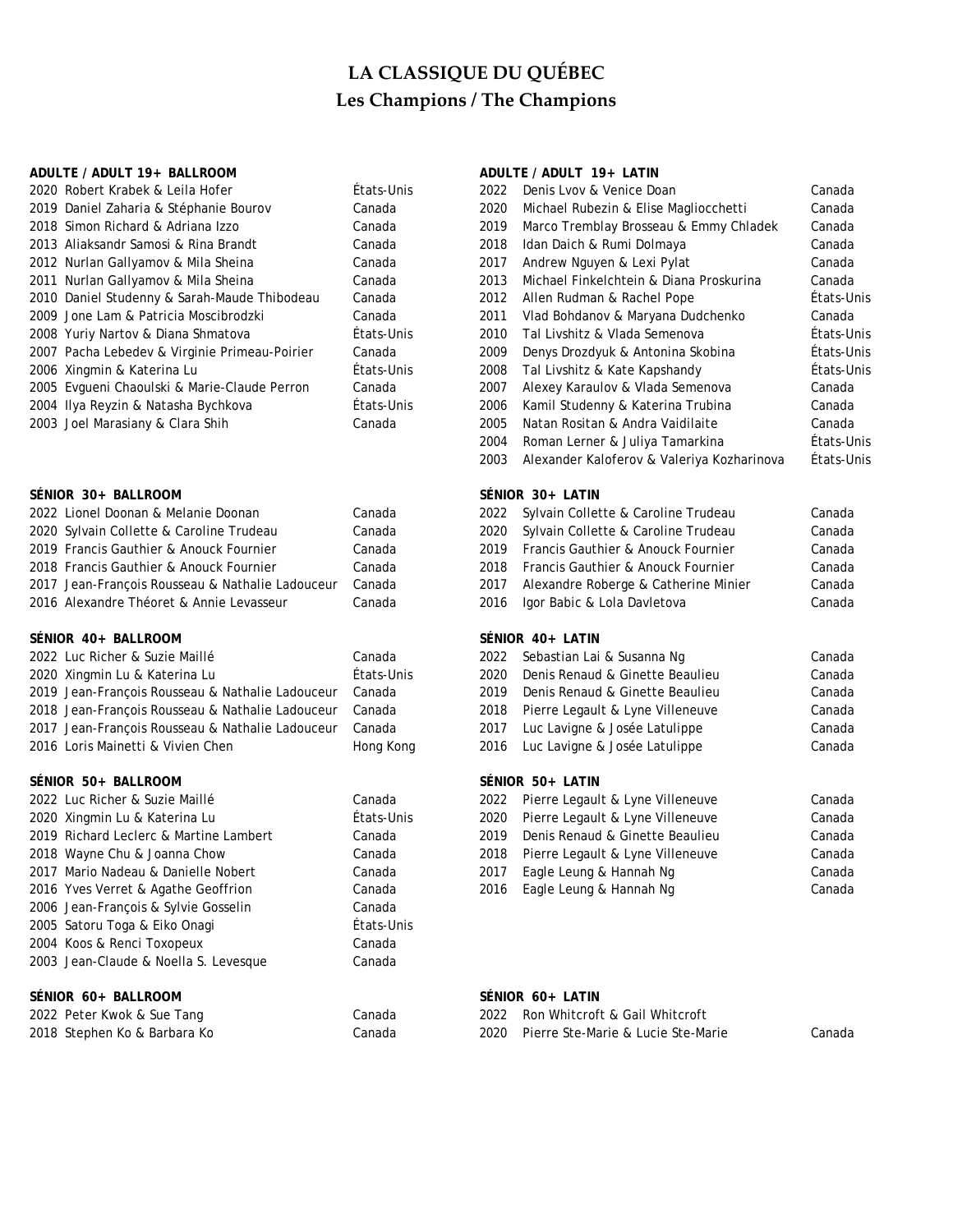## **SÉNIOR 35+ BALLROOM SÉNIOR 35+ LATIN**

| 2015 Alexandre Théoret & Annie Levasseur         | Can  |
|--------------------------------------------------|------|
| 2014 Horace Hu & Agnes Yuan                      | Can  |
| 2013 Horace Hu & Agnes Yuan                      | Can  |
| 2012 Jean-François Rousseau & Nathalie Ladouceur | Can  |
| 2011 Xingmin & Katerina Lu                       | Éta  |
| 2010 Xingmin & Katerina Lu                       | Éta  |
| 2009 Xingmin & Katerina Lu                       | Éta  |
| 2008 Xingmin & Katerina Lu                       | Éta  |
| 2007 Michael Heinen & Sylvia Heinen              | Alle |
| 2006 Xingmin & Katerina Lu                       | Éta  |
| 2005 André Plante & Suzanne Murray               | Can  |
| 2004 Jean-François & Sylvie Gosselin             | Can  |
| 2003 Jean-Francois & Sylvie Gosselin             | Can  |

## SÉNIOR 45+ BALLROOM

| 2015 Vincent Feingold & Irina Feingold | États-Unis | 2015 | Luc Lavigne & Josée Latulippe  | Canada |
|----------------------------------------|------------|------|--------------------------------|--------|
| 2014 André Plante & Suzanne Murray     | Canada     | 2014 | Christophe & Jocelyne Pasquier | Canada |
| 2013 Christophe & Jocelyne Pasquier    | Canada     | 2013 | Christophe & Jocelyne Pasquier | Canada |
| 2012 Christophe & Jocelyne Pasquier    | Canada     | 2012 | Christophe & Jocelyne Pasquier | Canada |
| 2011 George Lindholm & Deborah Wong    | Canada     | 2011 | Christophe & Jocelyne Pasquier | Canada |
| 2010 Yves Verret & Agathe Geoffrion    | Canada     | 2010 | Roland & Carol Cyr             | Canada |
| 2009 Lonny & Susie Tsang               | États-Unis | 2009 | Gaétan & Lynne Lessard         | Canada |
| 2008 Roland & Carol Cyr                | Canada     | 2008 | Claude & Diane Demers          | Canada |
| 2007 Roland & Carol Cyr                | Canada     |      |                                |        |

### **SÉNIOR 55+ BALLROOM SÉNIOR 55+ LATIN**

| 2015 Vincent Feingold & Irina Feingold        | États-Unis | Pierre Legault & Lyne Villeneuve<br>2015             | Canada  |
|-----------------------------------------------|------------|------------------------------------------------------|---------|
| 2014 Denis & Diane Michaud                    | Canada     | Pierre & France Cloutier<br>2014                     | Canada  |
| 2013 Jean Comeau & Gisèle Cadoret             | Canada     | Robert Blank & Martha Estevez<br>2013                | États-U |
| 2012 Roland & Carol Cyr                       | Canada     |                                                      |         |
| 2011 Ben Tam & Linra Yzm                      | Canada     |                                                      |         |
| 2010 Don & Marian Adair                       | Canada     |                                                      |         |
| 2009 Allen Torrenueva & Lori Yip              | Canada     | $S.G.$ SÉNIOR 40+ LATIN                              |         |
| 2008 Allen Torrenueva & Lori Yip              | Canada     | Benoit Labelle & Mario Picotte<br>2019               | Canada  |
| 2007 Jean-François & Sylvie Gosselin          | Canada     | Benoit Labelle & Mario Picotte<br>2018               | Canada  |
| AMATEUR SMOOTH                                |            | AMATEUR RHYTHM                                       |         |
| 2022 Sebastian Sanchez & Shantele Cherkasskiy | Canada     | Sebastian Sanchez & Shantele Cherkasskiy<br>2022     | Canada  |
| 2020 Alexander Solomon & Olga Kiyan           | États-Unis | Alexander Solomon & Caroline desJardins-Park<br>2020 | États-U |

| 2020 Alexander Solomon & Olga Kiyan     | États-Unis |
|-----------------------------------------|------------|
| 2019 Nino Salazar & Emily Atwater       | États-Unis |
| 2018 Gavin McDowell & Rachel Martin     | États-Unis |
| 2017 Martin-Luc Girard & Mélanie Racine | Canada     |
| 2012 Antoine Ngo & Nathalie Vuong       | Canada     |
| 2011 Martin-Luc Girard & Vicky Golding  | Canada     |
| 2006 André Caron & Caroline Trudeau     | Canada     |
| 2004 Kevin & Rosilee Wei                | États-Unis |
| 2003 John Sinal & Vanessa D'Amato       | États-Unis |

| 2015 Alexandre Théoret & Annie Levasseur         | Canada     | 2015 | Igor Babic & Lola Davletova           | Canada    |
|--------------------------------------------------|------------|------|---------------------------------------|-----------|
| 2014 Horace Hu & Agnes Yuan                      | Canada     | 2014 | Igor Babic & Lola Davletova           | Canada    |
| 2013 Horace Hu & Agnes Yuan                      | Canada     | 2013 | Christophe & Jocelyne Pasquier        | Canada    |
| 2012 Jean-François Rousseau & Nathalie Ladouceur | Canada     | 2012 | François Lanteigne & Sylvie Pelletier | Canada    |
| 2011 Xingmin & Katerina Lu                       | États-Unis | 2011 | Jim Deglau & Elena Sinelnikova        | Canada    |
| 2010 Xingmin & Katerina Lu                       | États-Unis | 2010 | Jim Deglau & Elena Sinelnikova        | Canada    |
| 2009 Xingmin & Katerina Lu                       | États-Unis | 2009 | Yvan Lacroix & Manon Lemay            | Canada    |
| 2008 Xingmin & Katerina Lu                       | États-Unis | 2008 | Markus Voelker & Wilma Wolf           | Allemagne |
| 2007 Michael Heinen & Sylvia Heinen              | Allemagne  | 2007 | André Plante & Suzanne Murray         | Canada    |
| 2006 Xingmin & Katerina Lu                       | États-Unis | 2006 | Marcel Ste-Marie & Monique Thivierge  | Canada    |
| 2005 André Plante & Suzanne Murray               | Canada     | 2005 | Yvan Lacroix & Manon Lemay            | Canada    |
| 2004 Jean-François & Sylvie Gosselin             | Canada     | 2004 | Marcel Ste-Marie & Monique Thivierge  | Canada    |
| 2003 Jean-François & Sylvie Gosselin             | Canada     | 2003 | Marcel Ste-Marie & Monique Thivierge  | Canada    |
| SÉNIOR 45+ BALLROOM                              |            |      | SÉNIOR 45+ LATIN                      |           |
| 2015 Vincent Feingold & Irina Feingold           | États-Unis | 2015 | Luc Lavigne & Josée Latulippe         | Canada    |
|                                                  |            |      |                                       |           |

| 2015 | Luc Lavigne & Josée Latulippe  | Canada |
|------|--------------------------------|--------|
| 2014 | Christophe & Jocelyne Pasquier | Canada |
| 2013 | Christophe & Jocelyne Pasquier | Canada |
| 2012 | Christophe & Jocelyne Pasquier | Canada |
| 2011 | Christophe & Jocelyne Pasquier | Canada |
| 2010 | Roland & Carol Cyr             | Canada |
| 2009 | Gaétan & Lynne Lessard         | Canada |
| 2008 | Claude & Diane Demers          | Canada |

| 2015 Vincent Feingold & Irina Feingold | Etats-Unis |      | 2015 Pierre Legault & Lyne Villeneuve | Canada     |
|----------------------------------------|------------|------|---------------------------------------|------------|
| 2014 Denis & Diane Michaud             | Canadal    |      | 2014 Pierre & France Cloutier         | Canada     |
| 2013 Jean Comeau & Gisèle Cadoret .    | Canada     | 2013 | Robert Blank & Martha Estevez         | États-Unis |
| $2012$ Delend $0$ Carol Cur.           | $0$ anada  |      |                                       |            |

## **S.G. SÉNIOR 40+ LATIN**

|                                      | ------- |                                     |        |
|--------------------------------------|---------|-------------------------------------|--------|
| 2008 Allen Torrenueva & Lori Yip     | Canada  | 2019 Benoit Labelle & Mario Picotte | Canada |
| 2007 Jean-François & Sylvie Gosselin | Canada  | 2018 Benoit Labelle & Mario Picotte | Canada |

## **AMATEUR RHYTHM**

| 2022 Sebastian Sanchez & Shantele Cherkasskiy | Canada     |      | 2022 Sebastian Sanchez & Shantele Cherkasskiy                | Canada     |
|-----------------------------------------------|------------|------|--------------------------------------------------------------|------------|
| 2020 Alexander Solomon & Olga Kiyan           | États-Unis |      | 2020 Alexander Solomon & Caroline desJardins-Park États-Unis |            |
| 2019 Nino Salazar & Emily Atwater             | États-Unis | 2019 | Matthew Everitt & Caroline desJardins-Park                   | États-Unis |
| 2018 Gavin McDowell & Rachel Martin           | États-Unis | 2018 | Max Firestein & Nicole Renee                                 | États-Unis |
| 2017 Martin-Luc Girard & Mélanie Racine       | Canada     |      | 2012 Antoine Ngo & Nathalie Vuong                            | Canada     |
| 2012 Antoine Ngo & Nathalie Vuong             | Canada     |      | 2006 Phong Co & Elena Klimina                                | Canada     |
| 2011 Martin-Luc Girard & Vicky Golding        | Canada     |      | 2004 Rami Elmasri & Kelly Sant                               | Canada     |
| 2006 André Caron & Caroline Trudeau           | Canada     |      | 2003 Gary Collins & Mary Harvey                              | États-Unis |
| 2001 Kavin & Dociloo Wai                      | Étate Unie |      |                                                              |            |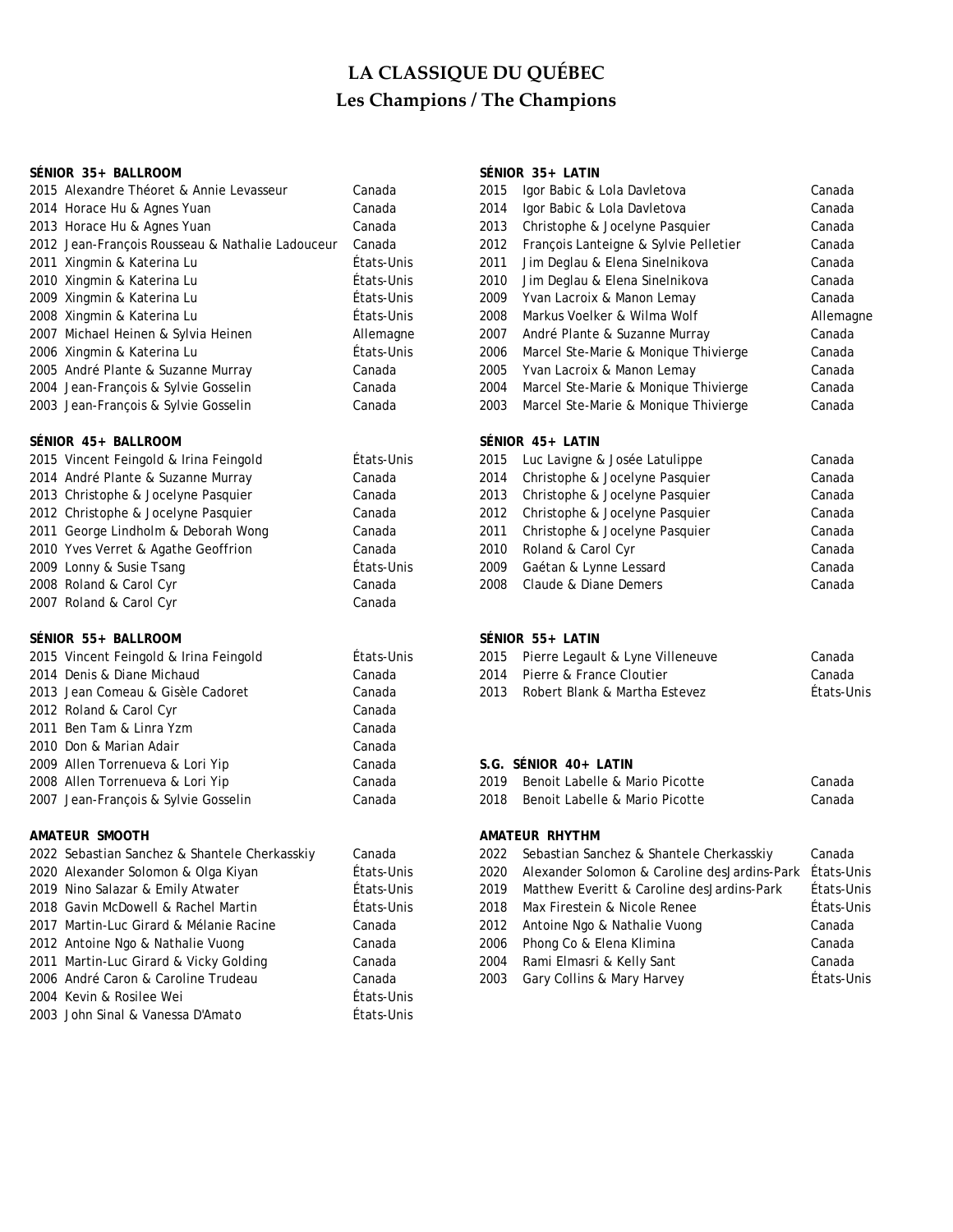## **PROFESSEUR ÉMÉRITE / TOP TEACHER STUDIO ÉMÉRITE / TOP STUDIO**

|      | 2022 Antonio Conde       | Canada     | 2022 | Arthur Murray Montréal | Canada |
|------|--------------------------|------------|------|------------------------|--------|
|      | 2020 Tony Santana        | Canada     | 2020 | Arthur Murray Montréal | Canada |
|      | 2019 Tony Santana        | Canada     | 2019 | Arthur Murray Montréal | Canada |
|      | 2018 Rafael Steyners     | Canada     | 2018 | Arthur Murray Montréal | Canada |
|      | 2017 Tony Santana        | Canada     | 2017 | Arthur Murray Montréal | Canada |
|      | 2016 Ole Burlay          | Canada     | 2016 | Arthur Murray Montréal | Canada |
|      | 2015 Ole Burlay          | Canada     | 2015 | Arthur Murray Montréal | Canada |
|      | 2014 Tony Santana        | Canada     | 2014 | Arthur Murray Montréal | Canada |
|      | 2013 Alain Doucet        | Canada     | 2013 | Arthur Murray Montréal | Canada |
|      | 2012 Alain Doucet        | Canada     | 2012 | Arthur Murray Montréal | Canada |
|      | 2011 Alain Doucet        | Canada     | 2011 | Arthur Murray Montréal | Canada |
|      | 2010 Christopher Panasuk | Canada     | 2010 | Arthur Murray Montréal | Canada |
|      | 2009 Angela Chepurnoy    | Canada     | 2009 | Arthur Murray Montréal | Canada |
|      | 2008 Simone Zat          | Canada     | 2008 | Arthur Murray Montréal | Canada |
|      | 2007 Simone Zat          | Canada     | 2007 | Arthur Murray Montréal | Canada |
|      | 2006 Daniel Foisy        | Canada     |      |                        |        |
|      | 2005 Daniel Foisy        | Canada     |      |                        |        |
|      | 2004 Anatol Touranski    | Canada     |      |                        |        |
|      | 2003 Forrest Vance       | États-Unis |      |                        |        |
|      | 2002 Daniel Foisy        | Canada     |      |                        |        |
|      | 2000 Andrew Bee          | États-Unis |      |                        |        |
|      | 1999 Lelly Vuyovich      | États-Unis |      |                        |        |
|      | 1998 Forrest Vance       | États-Unis |      |                        |        |
|      | 1997 Fernando Cox        | États-Unis |      |                        |        |
|      | 1996 Marc Labrosse       | Canada     |      |                        |        |
|      | 1994 Yvon Martel         | Canada     |      |                        |        |
|      | 1993 James Garcia        | États-Unis |      |                        |        |
|      | 1992 Wayne Brockman      | États-Unis |      |                        |        |
| 1991 | David Nyemchek           | États-Unis |      |                        |        |
|      | 1990 Daniel Radler       | États-Unis |      |                        |        |
|      | 1989 Mark Brock          | États-Unis |      |                        |        |
|      | 1988 Sandra Fortuna      | États-Unis |      |                        |        |
|      | 1987 Richard Diaz        | États-Unis |      |                        |        |
|      |                          |            |      |                        |        |

| 2022 | Arthur Murray Montréal |
|------|------------------------|
| 2020 | Arthur Murray Montréal |
| 2019 | Arthur Murray Montréal |
| 2018 | Arthur Murray Montréal |
| 2017 | Arthur Murray Montréal |
| 2016 | Arthur Murray Montréal |
| 2015 | Arthur Murray Montréal |
| 2014 | Arthur Murray Montréal |
| 2013 | Arthur Murray Montréal |
| 2012 | Arthur Murray Montréal |
| 2011 | Arthur Murray Montréal |
| 2010 | Arthur Murray Montréal |
| 2009 | Arthur Murray Montréal |
| 2008 | Arthur Murray Montréal |
| 2007 | Arthur Murrav Montréal |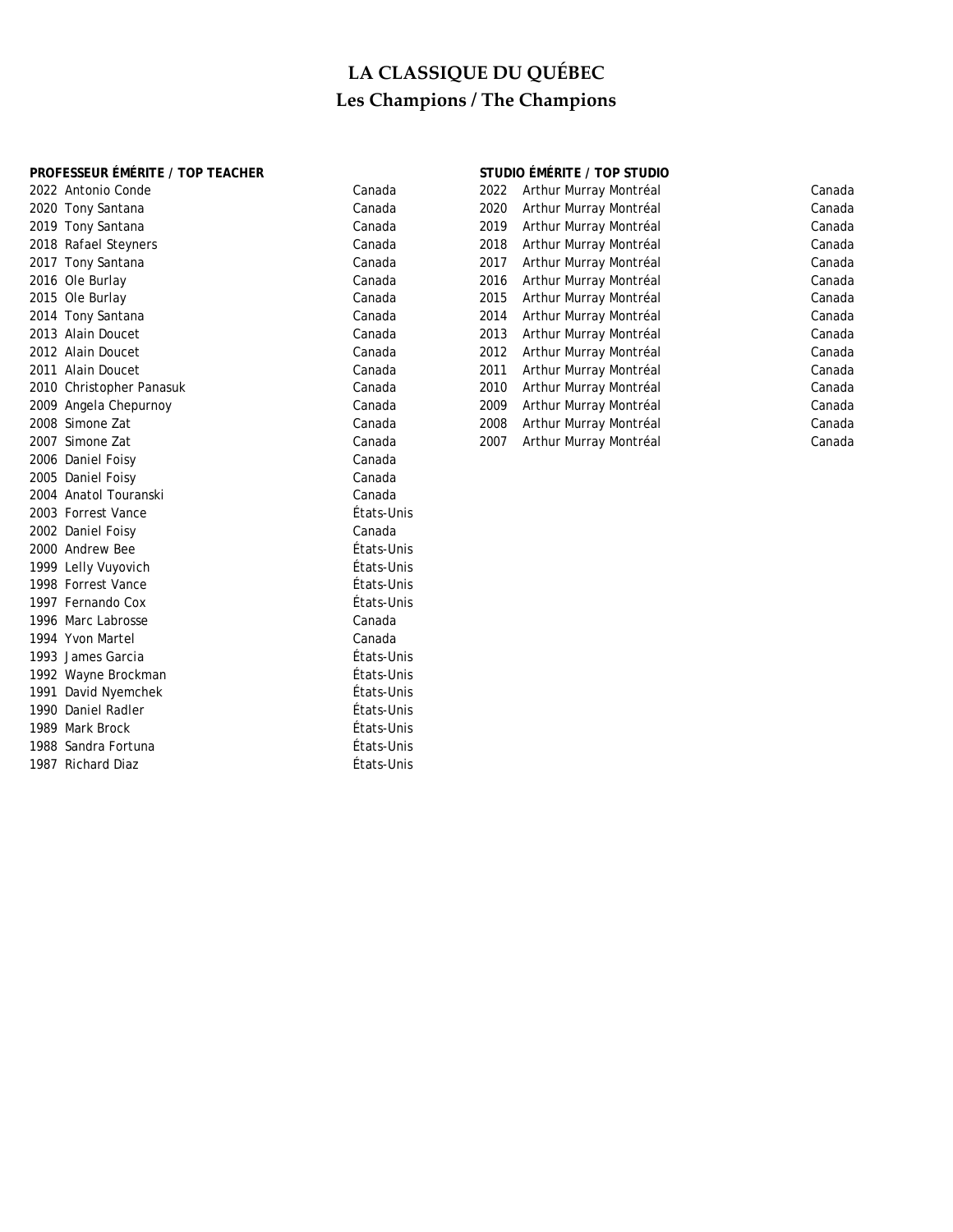| PRO-AM DANCESPORT SERIES BALLROOM A1 |                                              |            |              | PRO-AM DANCESPORT SERIES LATIN A1            |            |
|--------------------------------------|----------------------------------------------|------------|--------------|----------------------------------------------|------------|
|                                      | 2022 Carole Simmons & Patrick Derry          | Canada     | 2022         | Bethany Quick & Stanislav Kochergin          | Canada     |
|                                      | 2020 Meredith Slifkin & Christian Lightner   | États-Unis | 2020         | Romina Brignardello & Jesse Valvasori        | Canada     |
|                                      | 2019 Carole Simmons & Serghei Pogonet        | Canada     | 2019         | Romina Brignardello & Jesse Valvasori        | Canada     |
|                                      | 2018 Salma Alkhatib & Yuriy Shelkovyy        | Canada     | 2018         | Emily Takhtarov & Nikita Malakhov            | États-Unis |
|                                      | 2017 Joy Shen & Ronen Zinshtein              | États-Unis | 2017         | Sabrina Strasser & Stanislav Kochergin       | Canada     |
|                                      | 2016 Julia Shen & Ronen Zinshtein            | États-Unis | 2016         | Sabrina Strasser & Stanislav Kochergin       | Canada     |
|                                      | 2015 Carole Simmons & Serghei Pogonet        | Canada     | 2015         | Sabrina Strasser & Stanislav Kochergin       | Canada     |
|                                      | 2014 Jennifer Lee & Sergei Pogonet           | Canada     | 2014         | Sabrina Strasser & Stanislav Kochergin       | Canada     |
|                                      | 2013 Jennifer Lee & Sergei Pogonet           | Canada     | 2013         | Khuong Pham & Jessie mineau                  | Canada     |
|                                      | 2012 Jennifer Lee & Sergei Pogonet           | Canada     | 2012         | Evelyn Vidal & Ilya Maletin                  | Canada     |
|                                      | 2011 Beverly Moore & Alain Doucet            | Canada     | 2011         | Bella Paskova & Danny Arbour                 | Canada     |
|                                      | 2010 Beverly Moore & Alain Doucet            | Canada     | 2010         | Amanda Spivack & Ilya Reyzin                 | États-Unis |
|                                      | 2009 Beverly Moore & Alain Doucet            | Canada     | 2009         | Victor Tsemko & Myriam Savaria               | Canada     |
|                                      | 2008 Joanne Walford & Michel Milmore         | Canada     | 2008         | Geneviève Gillespie & Ilya Reyzin            | États-Unis |
|                                      | 2007 Magdalena Ros & Alexandre Chalkevitch   | Canada     | 2007         | Polina Moldavsky & Ilya Reyzin               | États-Unis |
|                                      | 2006 Claudia Tremblay & Alain Doucet         | Canada     | 2006         | M'balia Tagoe & Michael Johnson              | États-Unis |
|                                      | 2005 Daniel Brunengraber & Suzanne Gélinas   | États-Unis | 2005         | Tina Blebnitsky & Krystian Grabowski         | États-Unis |
|                                      | 2004 Daniel Dubnicki & Diana McDonald        | États-Unis | 2004         | David Oliveri & Diana McDonald               | États-Unis |
|                                      | 2003 Laurence Bolduc & Michel Milmore        | Canada     | 2003         | Laurence Bolduc & Michel Milmore             | Canada     |
|                                      |                                              |            |              |                                              |            |
|                                      | PRO-AM DANCESPORT SERIES BALLROOM A2         |            |              | PRO-AM DANCESPORT SERIES LATIN A2            |            |
|                                      | 2020 Sophie Patenaude & Konstantin Rogotskyy | Canada     | 2020         | Sabrina Strasser & Alon Gilin                | Canada     |
|                                      | 2019 Carole Simmons & Serghei Pogonet        | Canada     | 2019         | Romina Brignardello & Jesse Valvasori        | Canada     |
|                                      | 2018 Carole Simmons & Serghei Pogonet        | Canada     | 2018         | Isabel Deich & Maxim Fomin                   | Canada     |
|                                      | 2017 Carole Simmons & Serghei Pogonet        | Canada     | 2017         | Sabrina Nirchi & Danny Arbour                | Canada     |
|                                      | 2016 Audrey Paek & Ronen Zinshtein           | États-Unis | 2016         | Sabrina Strasser & Stanislav Kochergin       | Canada     |
|                                      | 2015 Beverly Moore & Alain Doucet            | Canada     | 2015         | Jelena Sevaljevic & Stanislav Kochergin      | Canada     |
|                                      | 2014 Beverly Moore & Alain Doucet            | Canada     | 2014         | Jelena Sevaljevic & Stanislav Kochergin      | Canada     |
|                                      | 2013 Michelle Peng & Mikhail Avdeev          | États-Unis | 2013         | Jelena Sevaljevic & Dmitry Ilyushinov        | Canada     |
|                                      | 2012 Beverly Moore & Alain Doucet            | Canada     | 2012         | Maria Lisa De Gasperis & Stanislav Kochergin | Canada     |
|                                      | 2011 Beverly Moore & Alain Doucet            | Canada     | 2011         | Maria Lisa De Gasperis & Stanislav Kochergin | Canada     |
|                                      | 2010 Beverly Moore & Alain Doucet            | Canada     | 2010         | Beverly Moore & Alain Doucet                 | Canada     |
|                                      | 2009 Beverly Moore & Alain Doucet            | Canada     | 2009         | Khuong Pham & Camille Norton                 | Canada     |
|                                      | 2008 Marika Kuer & Kostadin Bidjourov        | États-Unis | 2008         | Joan Goddard & Chris Johnston                | États-Unis |
|                                      | 2007 Michael Otero & Dawna Nocera            | États-Unis | 2007         | Galina Andronov & Ilya Reyzin                | États-Unis |
|                                      | 2006 Sandy Seamans & Benoit Papineau         | États-Unis | 2006         | Berveley Moore & Alain Doucet                | Canada     |
|                                      | 2005 Nancy Cowan & Peter Smith               | Canada     | 2005         | Lana Lusher & Jose Descamps                  | Etats-Unis |
|                                      | 2004 Stephen Ko & Anik Jolicoeur             | Canada     | 2004<br>2003 | Beverly Moore & Ingvar Geirsson              | Canada     |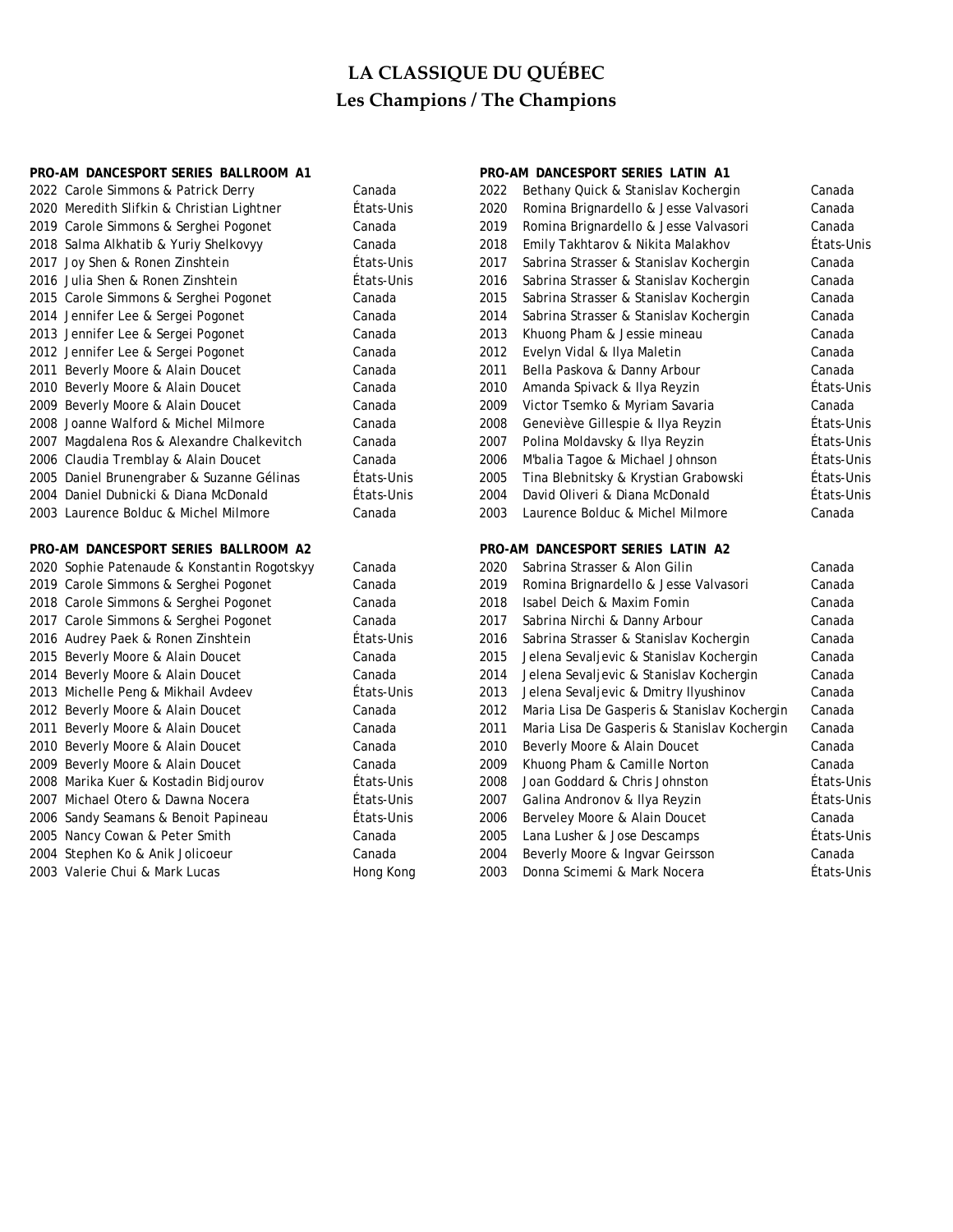| PRO-AM DANCESPORT SERIES BALLROOM B1               |            |      | PRO-AM DANCESPORT SERIES LATIN B1               |            |
|----------------------------------------------------|------------|------|-------------------------------------------------|------------|
| 2022 Coral Chen & Serghei Pogonet                  | Canada     | 2022 | Joanne Kay Smith & Richard Lifshitz             | Canada     |
| 2020 Carole Simmons & Patrick Derry                | Canada     | 2020 | Joanne Kay Smith & Richard Lifshitz             | Canada     |
|                                                    |            |      |                                                 |            |
| 2019 Beverly Moore & Alain Doucet                  | Canada     | 2019 | Joanne Kay Smith & Richard Lifshitz             | Canada     |
| 2019 Claude Guimond & Anik Jolicoeur               | Canada     | 2018 | Joanne Walford & Jean-Philippe Milot            | Canada     |
| 2018 Beverly Moore & Alain Doucet                  | Canada     | 2017 | Deborah Leibow & Alon Gilin                     | Canada     |
| 2017 Claude Guimond & Anik Jolicoeur               | Canada     | 2016 | Joanne Walford & François Pruneau               | Canada     |
| 2016 Joanne Walford & François Pruneau             | Canada     | 2015 | Huiying Wang & Rafael Pierce                    | Canada     |
| 2015 Rosann Bonotto & Alain Doucet                 | Canada     | 2014 | Beverly Moore & Alain Doucet                    | Canada     |
| 2014 Natasha Johnson & Yuriy Shelkovyy             | Canada     | 2013 | Beverly Moore & Alain Doucet                    | Canada     |
| 2013 Beverly Moore & Alain Doucet                  | Canada     | 2012 | Joan Goddard & Chris Johnston                   | États-Unis |
| 2012 Lynn Murrell & Peter Perzhu                   | États-Unis | 2011 | Joanne Walford & Michel Milmore                 | Canada     |
| 2011 Corky Muir & Chris Rader                      | Canada     | 2010 | Huiying Wang & Mikhail Zaslavskiy               | Canada     |
| 2010 Josephine Shum & Ivan Lebedev                 | Canada     | 2009 | Joanne Walford & Michel Milmore                 | Canada     |
| 2009 Elise Stanley & Christopher Sochnacki         | Canada     | 2008 | Joan Goddard & Chris Johnston                   | États-Unis |
| 2008 Berveley Moore & Alain Doucet                 | Canada     | 2007 | Berveley Moore & Alain Doucet                   | Canada     |
| 2007 Berveley Moore & Alain Doucet                 | Canada     | 2006 | Berveley Moore & Alain Doucet                   | Canada     |
| 2006 Berveley Moore & Alain Doucet                 | Canada     | 2005 | Patricia Mooney & Michael Johnson               | États-Unis |
| 2005 Patricia Mooney & Michael Johnson             | États-Unis | 2004 | Barbara Charles & Sergei Slussky                | États-Unis |
| 2004 Gillan Palmer & Gleb Makarov                  | États-Unis |      |                                                 |            |
| 2003 Jim Miller & Wendi Davies                     | États-Unis |      |                                                 |            |
| PRO-AM DANCESPORT SERIES BALLROOM B2               |            |      | PRO-AM DANCESPORT SERIES LATIN B2               |            |
| 2020 Claude Guimond & Anik Jolicoeur               | Canada     | 2020 | Danielle Éthier & Francis Lafrenière            | Canada     |
| 2019 Sophie Ou & Pavel Lebedev                     | Canada     | 2019 | Danielle Éthier & Francis Lafrenière            | Canada     |
| 2019 Claude Guimond & Anik Jolicoeur               | Canada     | 2018 | Eva Stelzer & Danny Arbour                      | Canada     |
| 2018 Sandy Fortier & Richard Tonizzo               | Canada     | 2017 | Jane Wong & Edgars Brivks                       | Canada     |
| 2017 Margaret Loo & Joel Marasigan                 | Canada     | 2016 | Arlene Taveroff & Danny Arbour                  | Canada     |
| 2016 Claire Rabinow & Ronen Zinshtein              | États-Unis | 2015 | Lynda Hamilton & Ole Burlay                     | Canada     |
| 2015 Lilian Heise & Joel Marasigan                 | Canada     |      |                                                 |            |
| PRO-AM DANCESPORT SERIES BALLROOM C1               |            |      | PRO-AM DANCESPORT SERIES LATIN C1               |            |
| 2022 Claude Guimond & Anik Jolicoeur               | Canada     | 2022 | Joanne Walford & Jean-Philippe Milot            | Canada     |
| 2020 Joanne Walford & Jean-Philippe Milot          | Canada     | 2020 | Joan Goddard & Andrew Escolme                   | États-Unis |
| 2019 Joanne Walford & Jean-Philippe Milot          | Canada     | 2019 | Joanne Walford & Jean-Philippe Milot            | Canada     |
| 2019 George Watt & Anna Borshch                    | Canada     | 2017 | Sharee Hannah & Forrest Vance                   | États-Unis |
| 2018 Yee Kwan Lam & Serghei Pogonet                | Canada     |      |                                                 |            |
| 2017 Yee Kwan Lam & Serghei Pogonet                | Canada     |      |                                                 |            |
|                                                    |            |      |                                                 |            |
| PRO-AM DANCESPORT SERIES BALLROOM C2               |            |      | PRO-AM DANCESPORT SERIES LATIN C2               |            |
| 2022 Patricia Ellis & Sharon Levit                 | Canada     |      | 2019 Caroly Wasylczuk & Genya Bartashevich      | Etats-Unis |
| 2019 Yee Kwan Lam & Serghei Pogonet                | Canada     |      |                                                 |            |
| PRO-AM DANCESPORT SERIES BALLROOM JUVENILE         |            |      | PRO-AM DANCESPORT SERIES LATIN JUVENILE         |            |
| 2022 Emily Tulea & Serghei Pogonet                 | Canada     | 2022 | Levi Jack Smith & Laura Robinson                | Canada     |
|                                                    |            | 2019 | Emily Mukhmamedzianova & Alex Chalkevitch       | Canada     |
|                                                    |            | 2018 | Emily Mukhmamedzianova & Alex Chalkevitch       | Canada     |
|                                                    |            | 2017 | Sofia Pannarale & Edgars Brivks                 | Canada     |
| PRO-AM DANCESPORT SERIES BALLROOM JUNIOR           |            |      | PRO-AM DANCESPORT SERIES LATIN JUNIOR           |            |
| 2020 Emily Tulea & Serghei Pogonet                 | Canada     | 2019 | Alia Didomizio & Mikhail Kudriashov             | Canada     |
| 2015 Grace Barrette & Richard Tonizzo              | Canada     | 2018 | Evelyn Ramanazova & Hugo Vaidila                | Canada     |
|                                                    |            | 2017 | Evelyn Ramanazova & Hugo Vaidila                | Canada     |
|                                                    |            | 2015 | Arielle Nates & Stefan Golubovic                | Etats-Unis |
| PRO-AM DANCESPORT SERIES BALLROOM JEUNESSE / YOUTH |            |      | PRO-AM DANCESPORT SERIES LATIN JEUNESSE / YOUTH |            |
| 2015 Joy Shen & Ronen Zinshtein                    | États-Unis |      | 2020 Estel Langevin & Vincent Corriveau         | Canada     |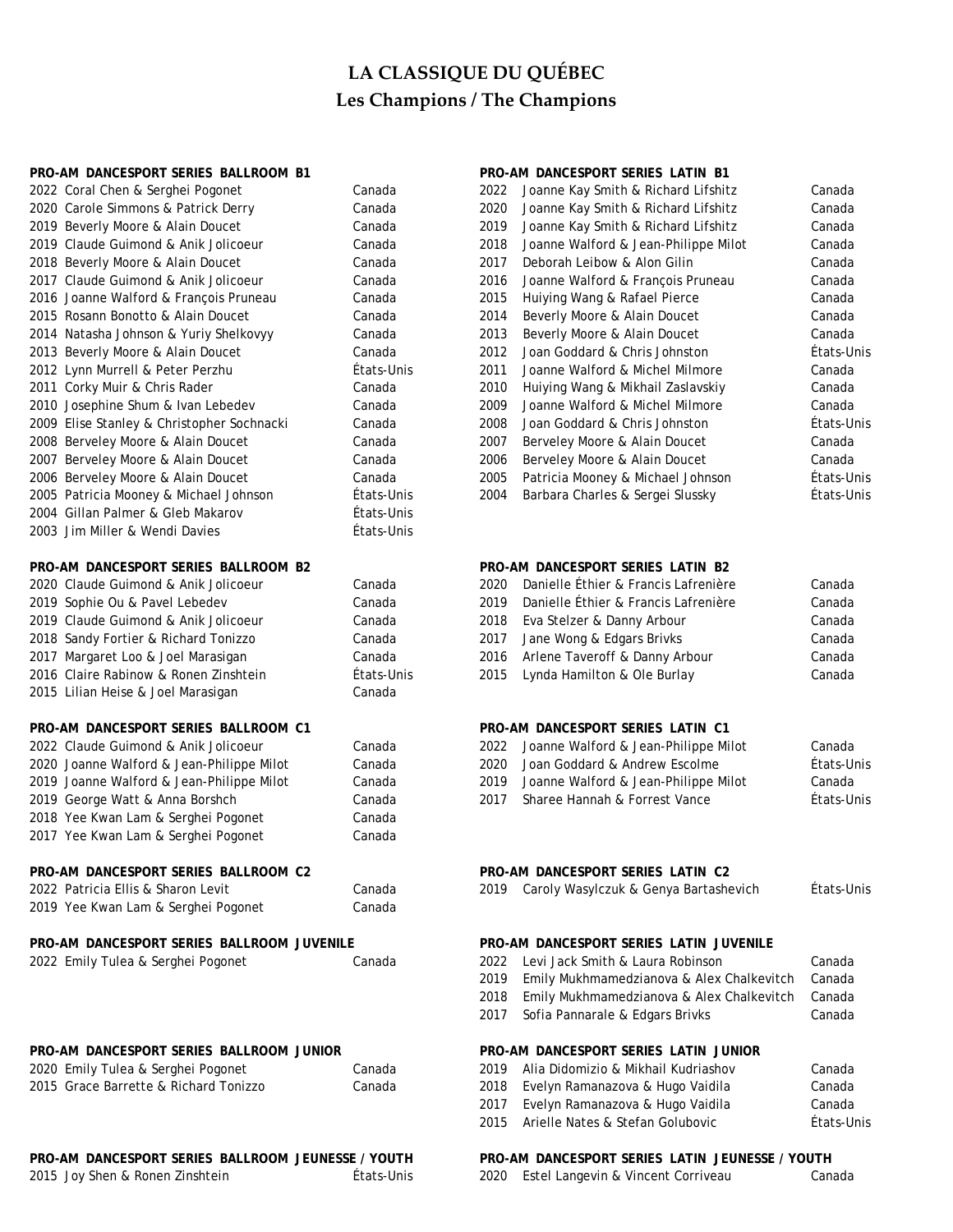| PRO-AM DANCESPORT SERIES SMOOTH A1                |            |      | PRO-AM DANCESPORT SERIES RHYTHM A1      |            |
|---------------------------------------------------|------------|------|-----------------------------------------|------------|
| 2022 Nathalie Vuong & Volvick Edouard             | Canada     | 2022 | Nathalie Vuong & Volvick Edouard        | Canada     |
| 2020 Nathalie Vuong & Volvick Edouard             | Canada     | 2020 | Nathalie Vuong & Volvick Edouard        | Canada     |
| 2019 Nathalie Vuong & Volvick Edouard             | Canada     | 2019 | Nathalie Vuong & Volvick Edouard        | Canada     |
| 2018 Nathalie Vuong & Volvick Edouard             | Canada     | 2018 | Nathalie Vuong & Volvick Edouard        | Canada     |
| 2017 Joanne Kay Smith & Christopher Sochnacki     | Canada     | 2017 | Nathalie Vuong & Volvick Edouard        | Canada     |
| 2016 Nathalie Vuong & Volvick Edouard             | Canada     | 2016 | Nathalie Vuong & Volvick Edouard        | Canada     |
| 2015 Nathalie Vuong & Volvick Edouard             | Canada     | 2015 | Nathalie Vuong & Volvick Edouard        | Canada     |
| 2014 Joanne Smith & Sharone Levit                 | Canada     | 2014 | Nathalie Vuong & Volvick Edouard        | Canada     |
| 2013 Joanne Smith & Sharone Levit                 | Canada     | 2013 | Nathalie Vuong & Volvick Edouard        | Canada     |
| 2012 Berveley Moore & Alain Doucet                | Canada     | 2012 | Nathalie Vuong & Volvick Edouard        | Canada     |
| 2011 Berveley Moore & Alain Doucet                | Canada     | 2011 | Jessie Legent & Christopher Panasuk     | Canada     |
| 2010 Berveley Moore & Alain Doucet                | Canada     | 2010 | Anas Karkoukli & Virginie Tison         | Canada     |
| 2009 Morgan Jaunzemis & Andrei Abrashin           | États-Unis | 2009 | Morgan Jaunzemis & Andrei Abrashin      | États-Unis |
| 2008 Anne-Marie Baillargeon & Christopher Panasuk | Canada     | 2008 | Kim Benisty & Sergeï Elimanov           | États-Unis |
| 2007 Vanessa Picolo & Christopher Panasuk         | Canada     | 2007 | Amanda Sivyi & Ilya Reyzin              | États-Unis |
| 2006 Victor Tsemko & Fanny Godin                  | Canada     | 2006 | Anne-Marie Baillargeon & Michel Milmore | Canada     |
| 2005 Vanessa Guitta & Christopher Panasuk         | Canada     | 2005 | Vanessa Guitta & Christopher Panasuk    | Canada     |
| 2004 Thao Nguyen & Christopher Panasuk            | Canada     | 2004 | Amanda P. Fleising & Sergeï Elimanov    | Canada     |
| 2003 Thao Nguyen & Wojciech Lyzwanski             | Canada     | 2003 | Thao Nguyen & Wojciech Lyzwanski        | Canada     |
|                                                   |            |      |                                         |            |
| PRO-AM DANCESPORT SERIES SMOOTH A2                |            |      | PRO-AM DANCESPORT SERIES RHYTHM A2      |            |
| 2020 Sophie Patenaude & Konstantin Rogotskyy      | Canada     | 2020 | Lara Feldman & Tony Santana             | Canada     |
| 2019 Nadia Sicilia & Christopher Panasuk          | Canada     | 2019 | Lara Feldman & Tony Santana             | Canada     |
| 2019 Andrew Giannakis & Émilie Charest            | Canada     | 2018 | Melinda Denicola & Mark Igor Shpuntov   | Canada     |
| 2018 Nadia Sicilia & Christopher Panasuk          | Canada     | 2017 | Rhea Arida & Volvick Edouard            | Canada     |
| 2017 Joanne Kay Smith & Christopher Sochnacki     | Canada     | 2016 | Rhea Arida & Volvick Edouard            | Canada     |
| 2016 Nadia Sicilia & Christopher Panasuk          | Canada     | 2015 | Rhea Arida & Volvick Edouard            | Canada     |
| 2015 Nadia Sicilia & Christopher Panasuk          | Canada     | 2014 | Rhea Arida & Volvick Edouard            | Canada     |
| 2014 Joanne Smith & Sharone Levit                 | Canada     | 2013 | Nadia Sicilia & Christopher Panasuk     | Canada     |
| 2013 Berveley Moore & Alain Doucet                | Canada     | 2012 | Carole Simmons & Stanislav Kochergin    | Canada     |
| 2012 Berveley Moore & Alain Doucet                | Canada     | 2011 | Nadia Sicilia & Christopher Panasuk     | Canada     |
| 2011 Berveley Moore & Alain Doucet                | Canada     | 2010 | Sandrine David & Sergeï Elimanov        | Canada     |
| 2010 Berveley Moore & Alain Doucet                | Canada     | 2009 | Nadia Sicilia & Christopher Panasuk     | Canada     |
| 2009 Nadia Sicilia & Christopher Panasuk          | Canada     | 2008 | Joan Goddard & Chris Johnston           | États-Unis |
| 2008 Marika Kuer & Kostadin Bidjourov             | États-Unis | 2007 | Laurie-Ann O'Connor & David Cook        | États-Unis |
| 2007 Josée Dubuc & Sergeï Elimanov                | Canada     | 2006 | Lynn Mackerell & Gleb Makarov           | États-Unis |
| 2006 Victor Tsemko & Fanny Godin                  | Canada     | 2005 | Lynn Mackerell & Gleb Makarov           | États-Unis |
| 2005 Lynn Mackerell & Gleb Makarov                | États-Unis | 2004 | Beverly Moore & Ingvar Geirsson         | Canada     |
| 2004 Beverly Moore & Ingvar Geirsson              | Canada     | 2003 | Seng Phommachakr & Patty Contenta       | Canada     |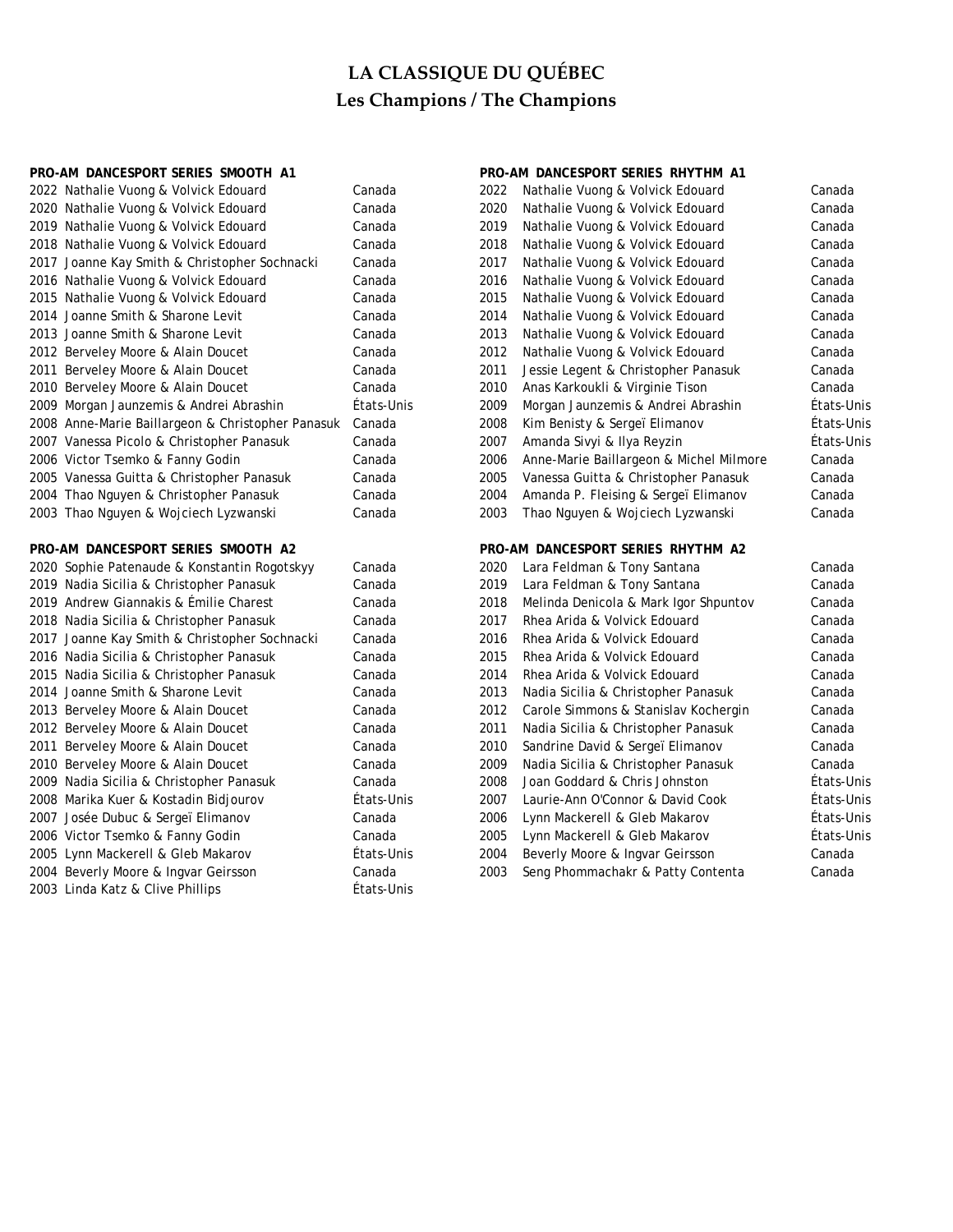| PRO-AM DANCESPORT SERIES SMOOTH B1               |            |      | PRO-AM DANCESPORT SERIES RHYTHM B1       |            |
|--------------------------------------------------|------------|------|------------------------------------------|------------|
| 2022 Joanne Kay Smith & Anton Lebedev            | Canada     | 2022 | Kara-Lee Barrow & Dmitry Ilyushenov      | Canada     |
| 2020 Sophie Patenaude & Konstantin Rogotskyy     | Canada     | 2020 | Florine Cadostin & Volvick Edouard       | Canada     |
| 2019 Beverley Moore & Alain Doucet               | Canada     | 2019 | Nadia Sicilia & Christopher Panasuk      | Canada     |
| 2018 Beverley Moore & Alain Doucet               | Canada     | 2018 | Louise Vignoul & Simone Zat              | Canada     |
| 2017 Josée Dubuc & Christopher Panasuk           | Canada     | 2017 | Lily Di Gregorio & Tone Santana          | Canada     |
| 2016 Josée Dubuc & Christopher Panasuk           | Canada     | 2016 | Louise Vignoul & Simone Zat              | Canada     |
| 2015 Berveley Moore & Alain Doucet               | Canada     | 2015 | Lily Di Gregorio & David Rodriguez       | Canada     |
| 2014 Berveley Moore & Alain Doucet               | Canada     | 2014 | Anita Bartha & Simone Zat                | Canada     |
| 2013 Berveley Moore & Alain Doucet               | Canada     | 2013 | Lynda Hamilton & Ole Burlay              | Canada     |
| 2011 Josée Dubuc & Sylvain Trottier              | Canada     | 2012 | Joan Goddard & Chris Johnston            | États-Unis |
| 2010 Rosann Bonotto & Remo Di Marco              | Canada     | 2011 | Lynda Hamilton & Ole Burlay              | Canada     |
| 2009 Annette Burden & Jim Ferris                 | États-Unis | 2010 | Rosann Bonotto & Remo Di Marco           | Canada     |
| 2008 Charlotte Cazey & Kostadin Bidjourov        | États-Unis | 2009 | Annette Burden & Jim Ferris              | États-Unis |
| 2007 Pauline Sellers & Peter Smith               | Canada     | 2008 | Ann Morsilli & Tibor Kerekes             | États-Unis |
| 2006 Maria Falcasantos & Marc Pellerin           | Canada     | 2005 | Leslie Silva & Boris Brevde              | États-Unis |
| 2005 Malcom McRae & Patty Contenta               | Canada     | 2004 | Barbara Charles & Sergei Slussky         | États-Unis |
| 2004 Joan Climenhaga & Carlos Lourenco           | Canada     |      |                                          |            |
| 2003 Stephanie Bentley & Clive Phillips          | États-Unis |      |                                          |            |
| PRO-AM DANCESPORT SERIES SMOOTH B2               |            |      | PRO-AM DANCESPORT SERIES RHYTHM B2       |            |
| 2020 Patti Collins & Patrick Derry               | Canada     | 2020 | Joan Goddard & Andrew Escolme            | États-Unis |
| 2019 Josée Dubuc & Christopher Panasuk           | Canada     | 2019 | Tanuja Tharani & Adrian Persad           | États-Unis |
| 2019 Brian Detlor & Annie Lebedeva               | Canada     | 2019 | Martin Côté & Alina Safonova             | Canada     |
| 2018 Charlotte Browne & Evgueni Chaoulski        | États-Unis | 2018 | Carol Silverstein & Matthew Hauer        | États-Unis |
| 2017 Josée Dubuc & Christopher Panasuk           | Canada     | 2017 | Jackie Rooney & Sharon Levit             | Canada     |
| 2016 Charlotte Browne & Evgueni Chaoulski        | États-Unis | 2016 | Lynda Hamilton & Ole Burlay              | Canada     |
| 2015 Margot Hallman & Christopher Sochnacki      | Canada     | 2015 | Lynda Hamilton & Ole Burlay              | Canada     |
| PRO-AM DANCESPORT SERIES SMOOTH C1               |            |      | PRO-AM DANCESPORT SERIES RHYTHM C1       |            |
| 2022 Huiying Wang & Dmitry Ilyushenov            | Canada     | 2022 | Jacquie Smith & Joan Roca Fabra          | Canada     |
| 2020 Huiying Wang & Dmitry Ilyushenov            | Canada     | 2020 | Lori Greco & Patrick Derry               | Canada     |
| 2019 Josée Dubuc & Christopher Panasuk           | Canada     | 2019 | Jackie Rooney & Sharon Levit             | Canada     |
| 2019 Carmen Cornacchia & Anastasia Trutneva      | Canada     | 2019 | Carmen Cornacchia & Anastasia Trutneva   | Canada     |
| 2018 Philomena Blake & Carlos Lourenco           | Canada     | 2018 | Philomena Blake & Carlos Lourenco        | Canada     |
| 2017 Sherree Hannah & Forrest Vance              | États-Unis | 2017 | Sherree Hannah & Forrest Vance           | États-Unis |
| PRO-AM DANCESPORT SERIES SMOOTH C2               |            |      | PRO-AM DANCESPORT SERIES RHYTHM C2       |            |
| 2022 Barbara Monte Carlo & Stephen Smyth         | États-Unis | 2022 | Barbara Monte Carlo & Stephen Smyth      | États-Unis |
| 2020 Patricia Ellis & Sharon Levit               | Canada     | 2020 | Marilyn Wilchesky & Simone Zat           | Canada     |
| 2019 Patricia Ellis & Sharon Levit               | Canada     |      |                                          |            |
| PRO-AM DANCESPORT SERIES SMOOTH JUNIOR           |            |      | PRO-AM DANCESPORT SERIES RHYTHM JUVENILE |            |
| 2015 Grace Barrette & Richard Tonizzo            | Canada     | 2017 | Sofia Pannarale & Edgars Brivks          | Canada     |
| PRO-AM DANCESPORT SERIES SMOOTH JEUNESSE / YOUTH |            |      | PRO-AM DANCESPORT SERIES RHYTHM JUNIOR   |            |
| 2015 Joy Shen & Ronen Zinshtein                  | États-Unis | 2017 | Evelyn Ramanazova & Hugo Vaidila         | Canada     |
|                                                  |            | 2015 | Arielle Nates & Stefan Golubovic         | États-Unis |
|                                                  |            |      |                                          |            |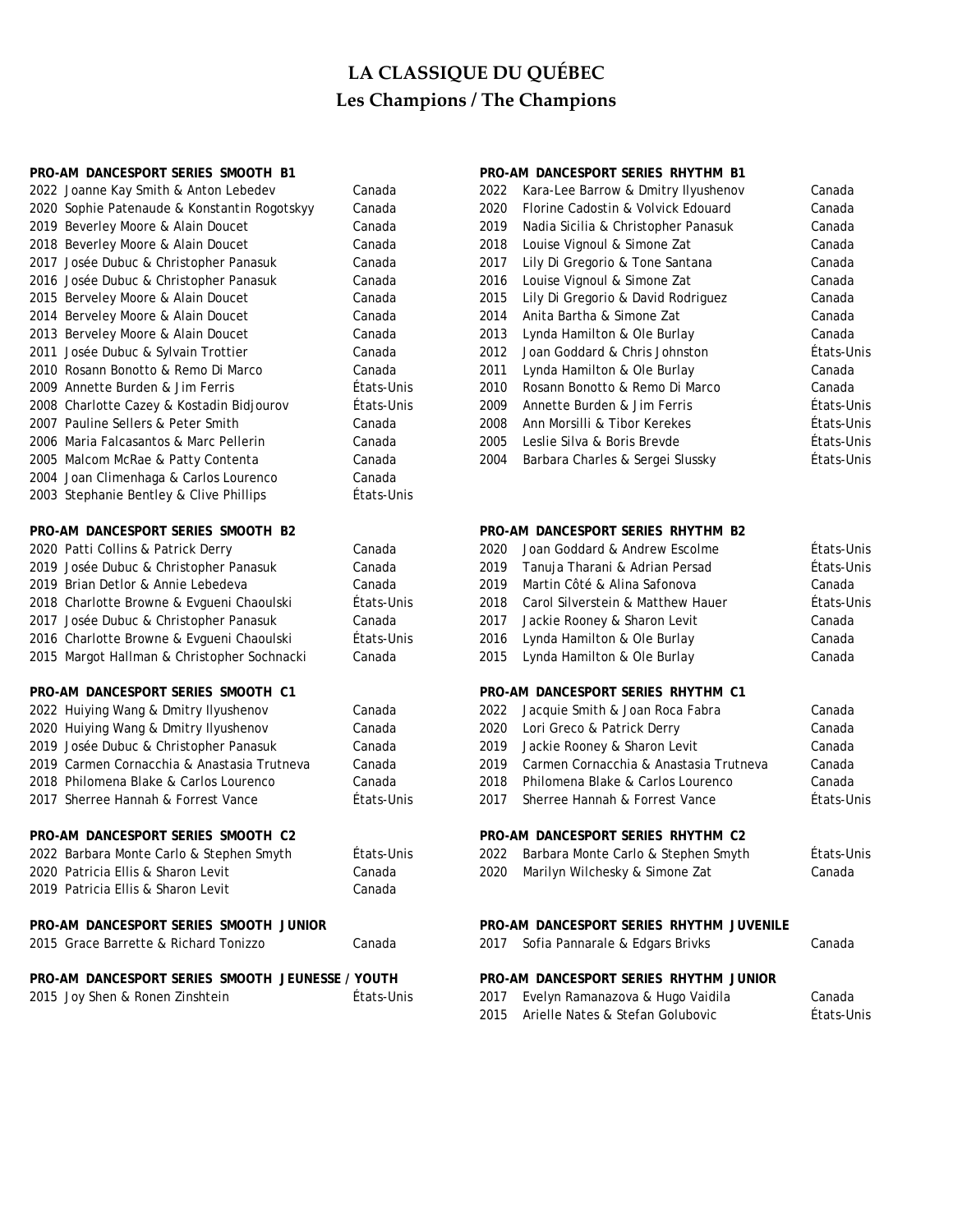| PRO-AM GRAND SLAM BALLROOM A1                |            | PRO-AM GRAND SLAM LATIN A1                   |            |
|----------------------------------------------|------------|----------------------------------------------|------------|
| 2022 Carole Simmons & Patrick Derry          | Canada     | Bethany Quick & Stanislav Kochergin<br>2022  | Canada     |
| 2020 Sophie Patenaude & Konstantin Rogotskyy | Canada     | 2020<br>Joanne Kay Smith & Richard Lifshitz  | Canada     |
| PRO-AM GRAND SLAM BALLROOM B1                |            | PRO-AM GRAND SLAM LATIN B1                   |            |
| 2022 Carole Simmons & Patrick Derry          | Canada     | 2022 Joanne Kay Smith & Richard Lifshitz     | Canada     |
| PRO-AM GRAND SLAM BALLROOM B2                |            | PRO-AM GRAND SLAM LATIN B2                   |            |
| 2020 Charlene Proctor & Andrey Begunov       | États-Unis | Danielle Ethier & Francis Lafreniere<br>2020 | Canada     |
| PRO-AM GRAND SLAM BALLROOM C1                |            | <b>PRO-AM GRAND SLAM LATIN C1</b>            |            |
| 2022 Claude Guimond & Anik Jolicoeur         | Canada     | Huiying Wang & Dmitry Ilyushenov<br>2022     | Canada     |
| PRO-AM GRAND SLAM BALLROOM C2                |            |                                              |            |
| 2022 Vicki Sato & Nazar Batih                | États-Unis |                                              |            |
| PRO-AM GRAND SLAM BALLROOM C3                |            |                                              |            |
| 2022 John McDermott & Nadia Kisela           | Canada     |                                              |            |
| PRO-AM GRAND SLAM BALLROOM JUVENILE          |            |                                              |            |
| 2022 Emily Tulea & Serghei Pogonet           | Canada     |                                              |            |
| PRO-AM GRAND SLAM SMOOTH A1                  |            | PRO-AM GRAND SLAM RHYTHM A1                  |            |
| 2022 Joanne Kay Smith & Anton Lebedev        | Canada     | 2022<br>Nathalie Vuong & Volvick Edouard     | Canada     |
| 2020 Patti Collins & Patrick Derry           | Canada     | 2020<br>Nathalie Vuong & Volvick Edouard     | Canada     |
| PRO-AM GRAND SLAM SMOOTH B1                  |            | PRO-AM GRAND SLAM RHYTHM B1                  |            |
| 2022 Joanne Kay Smith & Anton Lebedev        | Canada     | 2022 Kara-Lee Barrow & Dmitry Ilyushenov     | Canada     |
| PRO-AM GRAND SLAM SMOOTH B2                  |            | PRO-AM GRAND SLAM RHYTHM B2                  |            |
| 2020 Huiying Wang & Dmitry Ilyushenov        | Canada     | Joan Goddard & Andrew Escolme<br>2020        | États-Unis |
| PRO-AM GRAND SLAM SMOOTH C1                  |            | PRO-AM GRAND SLAM RHYTHM C1                  |            |
| 2022 Lori Greco & Patrick Derry              | Canada     | 2022 Jackie Smith & Joan Roca Fabra          | Canada     |
| PRO-AM GRAND SLAM SMOOTH C2                  |            | PRO-AM GRAND SLAM RHYTHM C2                  |            |
| 2022 Donna Adelman & Volvick Edouard         | Canada     | Marvis Miller & Stanislav Borsh<br>2022      | Canada     |
| PRO-AM GRAND SLAM SMOOTH 18-                 |            |                                              |            |
| 2020 Lexi Dickerman & Patrick Derry          | Canada     |                                              |            |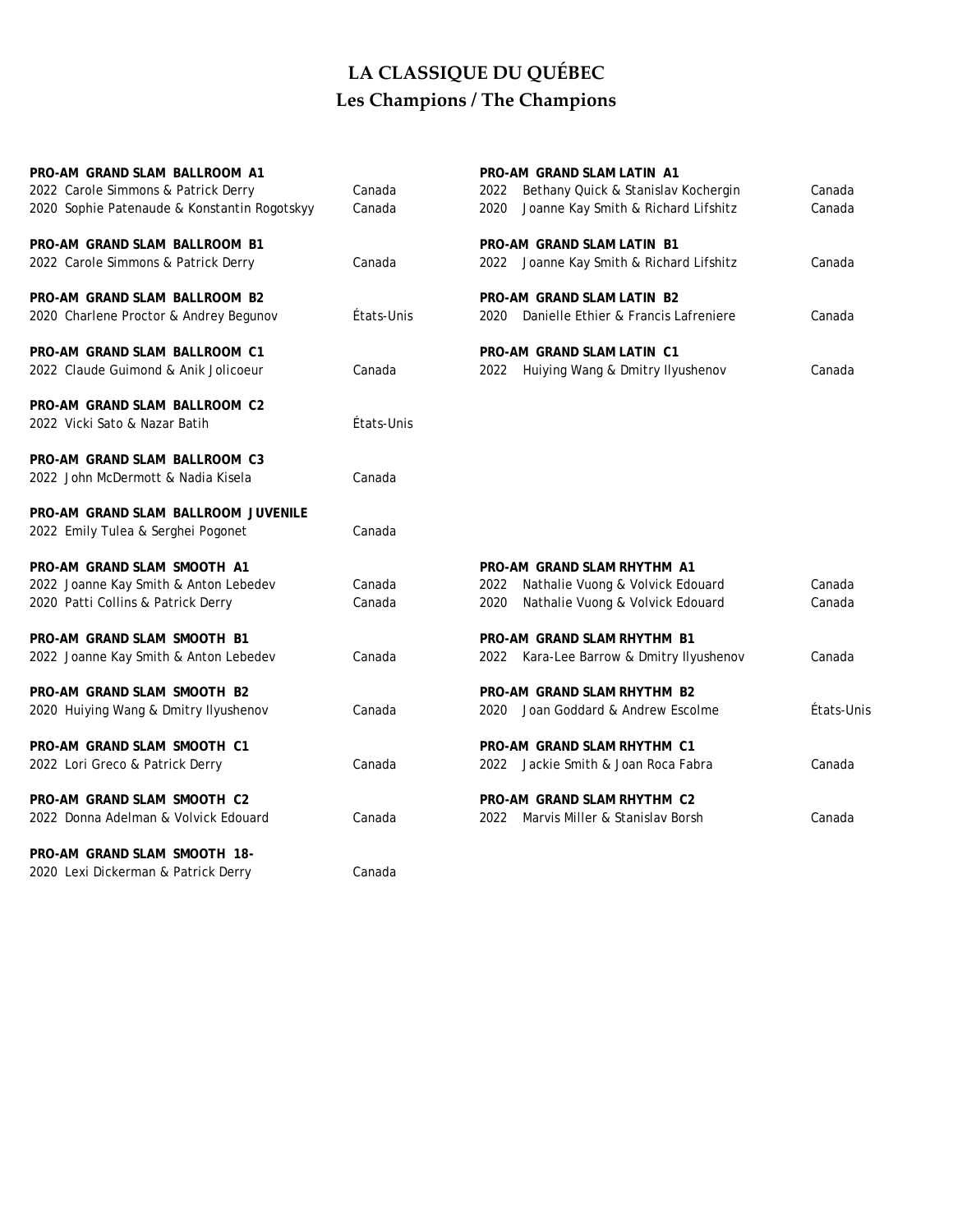| PRO-AM RISING STAR BALLROOM A1                 |            |      | PRO-AM RISING STAR LATIN A1                |        |
|------------------------------------------------|------------|------|--------------------------------------------|--------|
| 2020 Joel White & Laura Robinson               | Canada     | 2020 | Joel White & Laura Robinson                | Canada |
| 2018 Tetiana Sitiugina & Alexandre Chalkevitch | Canada     | 2019 | LiLi Maude Payette & Tony Santana          | Canada |
| 2017 Samantha Swart & Louis Bar                | États-Unis | 2018 | Rhea Arida & Volvick Edouard               | Canada |
|                                                |            | 2017 | Fijie Hering & Jean-Philippe Milot         | Canada |
| PRO-AM RISING STAR BALLROOM A2                 |            |      | PRO-AM RISING STAR LATIN A2                |        |
| 2020 Sophie Patenaude & Konstantin Rogotskyy   | Canada     | 2019 | Stéphanie Carat & Stanislav Borsh          | Canada |
| 2019 Kasia Majewski & Yuriy Shelkovyy          | Canada     | 2018 | Joanne Walford & Jean-Philippe Milot       | Canada |
| 2018 Claude Guimond & Anik Jolicoeur           | Canada     | 2017 | Ekaterina Kouprianova & Alain Doucet       | Canada |
| 2017 Claude Guimond & Anik Jolicoeur           | Canada     |      |                                            |        |
| PRO-AM RISING STAR BALLROOM B1                 |            |      | <b>PRO-AM RISING STAR LATIN B1</b>         |        |
| 2020 Sophie Patenaude & Konstantin Rogotskyy   | Canada     | 2020 | Andreas Giannikis & Justine Rainville      | Canada |
| 2019 Ekaterina Kouprianova & Alain Doucet      | Canada     | 2019 | Stéphanie Carat & Stanislav Borsh          | Canada |
| 2019 Dan Jakel & Oksana Shelkovyy              | Canada     |      |                                            |        |
| PRO-AM RISING STAR BALLROOM B2                 |            |      | <b>PRO-AM RISING STAR LATIN B2</b>         |        |
| 2020 Daniel Jakel & Oksana Shelkovyy           | Canada     | 2020 | Saroja Polavarapu & Hugo Vaidila           | Canada |
| 2019 Sophie Ou & Pavel Lebedev                 | Canada     | 2019 | Tina Tang & Alon Gilin                     | Canada |
| 2019 Dan Jakel & Oksana Shelkovyy              | Canada     |      |                                            |        |
| PRO-AM RISING STAR BALLROOM C1                 |            |      | <b>PRO-AM RISING STAR LATIN C1</b>         |        |
| 2020 Reiko Solowski & Alon Gilin               | Canada     | 2019 | Joanne Walford & Jean-Philippe Milot       | Canada |
| 2019 Laura Solomon & Oscar Pedrinelli          | États-Unis |      |                                            |        |
| 2019 George Watt & Anna Borshch                | Canada     |      |                                            |        |
| PRO-AM RISING STAR BALLROOM C2                 |            |      |                                            |        |
| 2020 Nordis Glasoe & Anatoli Gorolevici        | États-Unis |      |                                            |        |
| 2019 Nordis Glasoe & Anatoli Gorolevici        | États-Unis |      |                                            |        |
| PRO-AM RISING STAR BALLROOM JUVENILE           |            |      | PRO-AM RISING STAR LATIN JUVENILE          |        |
| 2018 Beata Kochergin & Alon Gilin              | Canada     | 2019 | Audrey Turcotte-Miao & Jean-Philippe Milot | Canada |
|                                                |            | 2018 | Beata Kochergin & Stanislav Kochergin      | Canada |
| PRO-AM RISING STAR BALLROOM JUNIOR             |            |      | PRO-AM RISING STAR LATIN JEUNESSE / YOUTH  |        |
| 2020 Anastasia Lipova & Yuriy Shelkovyy        |            | 2020 | Estel Langevin & Vincent Corriveau         | Canada |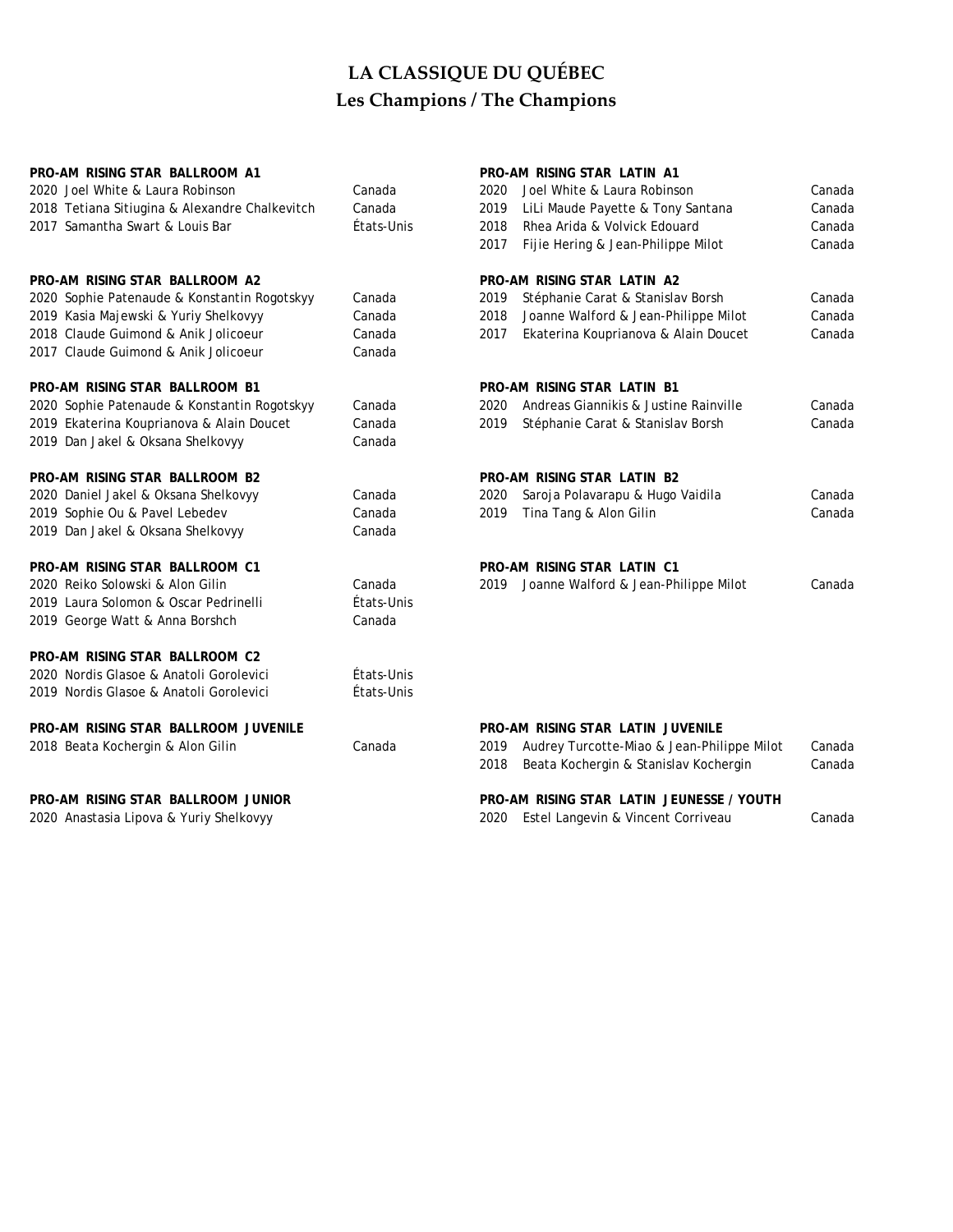| PRO-AM RISING STAR SMOOTH A1                |            |      | PRO-AM RISING STAR RHYTHM A1           |            |
|---------------------------------------------|------------|------|----------------------------------------|------------|
| 2020 Olga Cauia & Volvick Edouard           | Canada     | 2020 | Olga Cauia & Volvick Edouard           | Canada     |
| 2019 Olga Cauia & Volvick Edouard           | Canada     | 2019 | Olga Cauia & Volvick Edouard           | Canada     |
| 2018 Nadia Sicilia & Christopher Panasuk    | Canada     | 2018 | Lara Feldman & Tony Santana            | Canada     |
| 2017 Nathalie Vuong & Volvick Edouard       | Canada     | 2017 | Nathalie Vuong & Volvick Edouard       | Canada     |
| PRO-AM RISING STAR SMOOTH A2                |            |      | PRO-AM RISING STAR RHYTHM A2           |            |
| 2020 Olga Cauia & Volvick Edouard           | Canada     | 2020 | Olga Cauia & Volvick Edouard           | Canada     |
| 2019 Nadia Sicilia & Christopher Panasuk    | Canada     | 2019 | Melinda Denicola & Mark Igor Shpuntov  | Canada     |
| 2018 Faye Mattachione & Timor Valdman       | Canada     | 2018 | Jacquie Smith & Joan Roca Fabra        | Canada     |
| 2017 Charlotte Browne & Evgueni Chaoulski   | États-Unis | 2017 | Martin Côté & Alina Safanova           | Canada     |
| PRO-AM RISING STAR SMOOTH B1                |            |      | PRO-AM RISING STAR RHYTHM B1           |            |
| 2020 Carole Simmons & Patrick Derry         | Canada     | 2020 | Qin He & Gherman Mustuc                | États-Unis |
| 2019 Nadia Sicilia & Christopher Panasuk    | Canada     | 2019 | Nadia Sicilia & Christopher Panasuk    | Canada     |
| PRO-AM RISING STAR SMOOTH B2                |            |      | PRO-AM RISING STAR RHYTHM B2           |            |
| 2020 Kara-Lee Barrow & Dmitry Ilyushenov    | Canada     | 2020 | Kara-Lee Barrow & Dmitry Ilyushenov    | Canada     |
| 2019 Kara-Lee Barrow & Dmitry Ilyushenov    | Canada     | 2019 | Tanuja Tharani & Adrian Persad         | États-Unis |
| 2019 Brian Detlor & Annie Lebedeva          | Canada     | 2019 | Martin Côté & Alina Safonova           | Canada     |
| PRO-AM RISING STAR SMOOTH C1                |            |      | PRO-AM RISING STAR RHYTHM C1           |            |
| 2020 Lori Greco & Patrick Derry             | Canada     | 2020 | Lori Greco & Patrick Derry             | Canada     |
| 2019 Josée Dubuc & Christopher Panasuk      | Canada     | 2019 | Jackie Rooney & Sharon Levit           | Canada     |
| 2019 Carmen Cornacchia & Anastasia Trutneva | Canada     | 2019 | Carmen Cornacchia & Anastasia Trutneva | Canada     |
| PRO-AM RISING STAR SMOOTH C2                |            |      | PRO-AM RISING STAR RHYTHM C2           |            |
| 2020 Patricia Ellis & Sharon Levit          | Canada     | 2020 | Marilyn Wilchesky & Simone Zat         | Canada     |
| 2019 Patricia Ellis & Sharon Levit          | Canada     |      |                                        |            |
|                                             |            |      |                                        |            |

2020 Lexi Dickerman & Patrick Derry Canada **PRO-AM RISING STAR SMOOTH JEUNESSE / YOUTH**